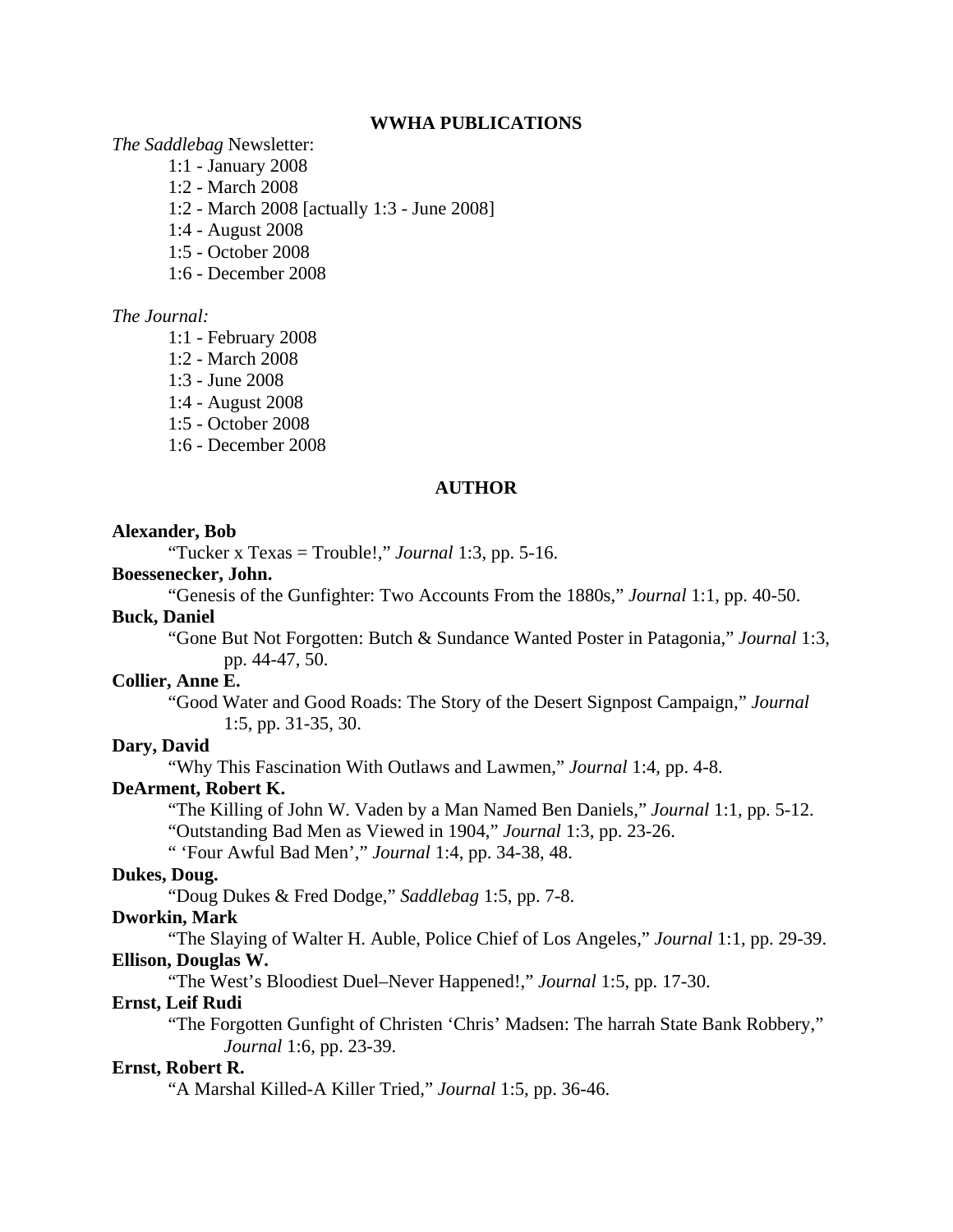**Evans, Bill** "Gunfight in the Whetstone Mountains," *Journal* 1:6, pp. 13-22. **Fulbright, Jim** "Lawmen, Cowmen and Big City Dandies: The Volunteers of 1898," *Journal* 1:6, pp. 40- 48, 12. **Hatley, Allen** "Refugees from the Mason County War," *Journal 1:3*, p. 3. **[Holliday, John Henry].** "Doc Holliday's Fame in 1886," *Journal* 1:2, p. 42. **Hornung, Chuck.** "Gunsmoke at Capitan," *Journal* 1:3, pp. 17-22. **Johnson, David** "Death in the Hill Country: A Trio of Mysteries," *Journal* 1:5, pp. 47-49, 58. **Kelley, Troy** " 'Self Inflicted or Otherwise,' The Lynching of John Heath," *Journal* 1:4, pp. 44-48. **Lee, Jane Matson and Dworkin, Mark** "Virgil Earp's Sojourn in Portland and His Portland family," *Journal* 1:5, pp. 6-16. **Morreale-de la Garza, Phyllis** "John Jessie Howard: He Lived With Big Nose Kate," *Journal* 1:4, pp. 40-43. **Myers, Roger** "Grinning Half-Way Down His Back: Bat Masterson's Vengeance," *Journal* 1:2, pp. 19- 27. **Nolan, Frederick**  "The Full Monty: Lincoln County War agitator with a very suspect background," *Journal* 1:6, pp. 3-12. **Penn, Chris** "Harry Brown: Express Messenger," *Journal* 1:2, pp. 33-42. **Potter, Pam** "Boss Sport of the Tenderloin," *Journal* 1:2, pp. 28-32. **Recko, Corey** "The Life of Pinkerton Operative John C. Fraser," *Journal* 1:2, pp. 5-18. **Tanner, Karen Holliday and Tanner, John D. Jr.** "Rewards and Justice Did Not Mix: The Logan, New Mexico, Train Robbery," *Journal* 1:1, pp. 13-28, 50. "A Tale of Two Photographs: Will 'Black Jack' Christian?," *Journal* 1:4, pp. 9-15, 33. **Tower, Mike** "'They were a tough outfit...,'" *Journal* 1:3, pp. 27-43. **Young, Roy B.** "Moses Embree Milner 'California Joe,' " *Journal* 1:6. pp. 49-52. "Two Outlaws Hanged by a Mob," *Journal* 1:3, pp. 48-50. "The Assassination of Frank Stilwell," *Journal* 1:4, pp. 16-33. "William H.H. McCall," *Journal* 1:5, pp. 50-51. **SUBJECT MATTER**

**Abernathy, John Richard.** Ernst, Leif Rudi, "The Forgotten Gunfight of Christen 'Chris'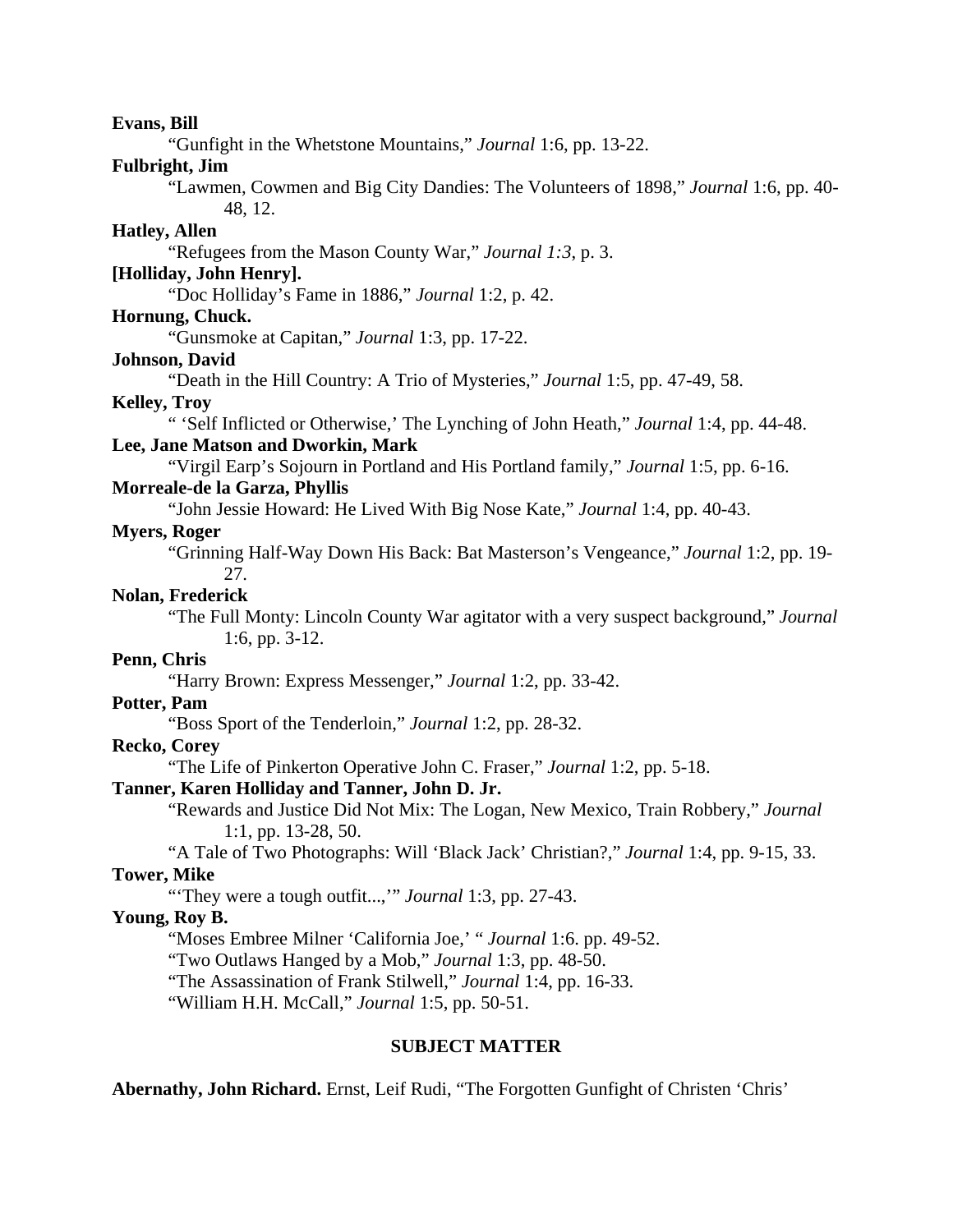Madsen: The Harrah State Bank Robbery," *Journal* 1:6, pp. 23-39.

- **Adams, Rube.** Tanner, Karen Holliday and John D. Jr., "Rewards and Justice Did Not Mix: The Logan, New Mexico, Train Robbery," *Journal* 1:1, pp. 13-28, 50.
- **Ahern, Philip.** Recko, Corey, "The Life of Pinkerton Operative John C. Fraser," *Journal* 1:2, pp. 5-18.
- **Ake, Jeff.** Hatley, Allen, "Refugees from the Mason County War," *Journal* 1:3, p. 3.
- **Alberson, List.** Tower, Mike, "'They were a tough outfit...'," *Journal* 1:3, pp. 27-43.
- **Allen, Tom.** Tower, Mike, "'They were a tough outfit...'," *Journal* 1:3, pp. 27-43.
- **Alverson, James.** Tower, Mike, "'They were a tough outfit...'," *Journal* 1:3, pp. 27-43.
- **Anderson, A.W.** Johnson, David, "Death in the Hill Country: A Trio of Mysteries," *Journal* 1:5, pp. 47-49, 58.
- **Anderson, Amanda Catherine Tomlinson "Kate."** Ellison, Douglas W., "The West's Bloodiest Duel–Never Happened!," *Journal* 1:5, pp. 17-30.
- **Anderson, Hugh.** Ellison, Douglas W., "The West's Bloodiest Duel–Never Happened!," *Journal* 1:5, pp. 17-30.
- **Anderson, Mag Cooke.** Ellison, Douglas W., "The West's Bloodiest Duel–Never Happened!," *Journal* 1:5, pp. 17-30.
- **Anderson, Richmond B.** Ellison, Douglas W., "The West's Bloodiest Duel–Never Happened!," *Journal* 1:5, pp. 17-30.
- **Anderson, W.W.** Johnson, David, "Death in the Hill Country: A trio of Mysteries," *Journal* 1:5, pp. 47-49, 58.
- **Angel, Frank Warner.** Nolan, Frederick, "The Full Monty: Lincoln County War agitator with a very suspect background," *Journal* 1:6, pp. 3-12.
- **Armijo, Perfecto.** Penn, Chris, "Harry Brown: Express Messenger," *Journal* 1:2, pp. 33-42.
- **Ascarate, Guadalupe.** Recko, Corey, "The Life of Pinkerton Operative John C. Fraser," *Journal* 1:2, pp. 5-18.
- **Atkinson, John G.** Alexander, Bob, "Tucker x Texas = Trouble!," *Journal* 1:3, pp. 5-16.
- **Auble, Walter H.** Dworkin, Mark, "The Slaying of Walter H. Auble, Police Chief of Los Angeles, *Journal* 1:1, pp. 29-39.
- **Avant, Ella Simmons.** Hornung, Chuck, "Gunsmoke at Capitan," *Journal* 1:3, pp. 17-22.
- **Avant, Jesse LaFette "Fate."** Hornung, Chuck, "Gunsmoke at Capitan." *Journal* 1:3, pp. 17-22.
- **Axtell, Samuel Beach.** Nolan, Frederick, "The Full Monty: Lincoln County War agitator with a very suspect background," *Journal* 1:6, pp. 3-12.
- **Baca, Cipriano.** Hornung, Chuck, "Gunsmoke at Capitan," *Journal* 1:3, pp. 17-22.
- **Bailey, William.** Ellison, Douglas W., "The West's Bloodiest Duel–Never Happened!," *Journal* 1:5, pp. 17-39.
- **Baird, James A.** Hatley, Allen, "Refugees from the Mason County War," *Journal* 1:3, p. 3.
- **Banner, E.E.** Recko, Corey, "The Life of Pinkerton Operative John C. Fraser," *Journal* 1:2, pp. 5-18.
- **Barela, Saturnino.** Recko, Corey, "The Life of Pinkerton Operative John C. Fraser," *Journal* 1:2, pp. 5-18.
- **Barler, Miles.** Johnson, David, "Death in the Hill Country: A Trio of Mysteries," *Journal* 1:5, pp. 47-49, 58.
- **Barnes, Sidney M.** Penn, Chris, "Harry Brown: Express Messenger," *Journal* 1:2, pp. 33-42.
- **Barnes, Thomas H.** Ernst, Robert R., "A Marshal Killed-A Killer Tried," *Journal* 1:5, pp. 36- 46.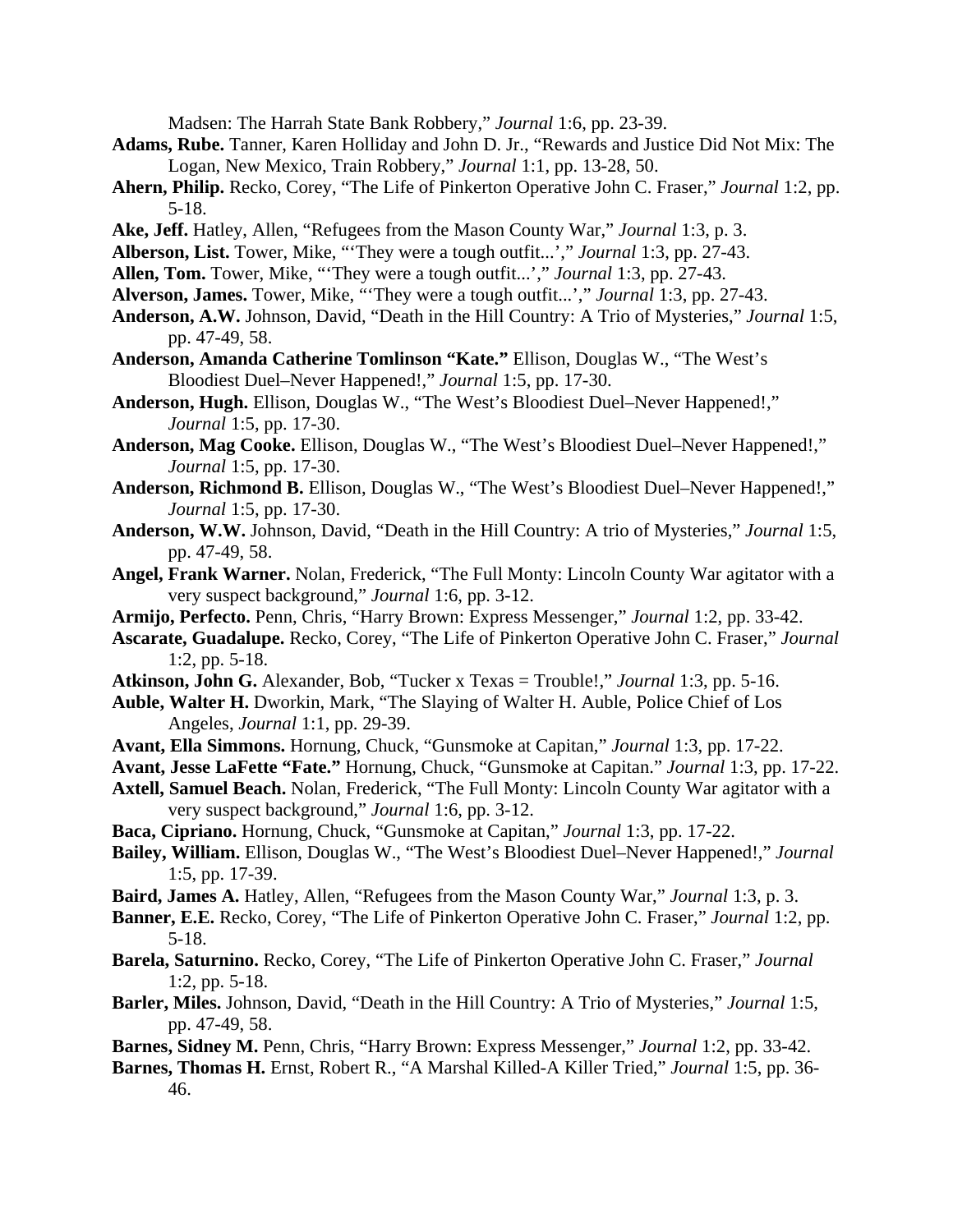**Barton, Jerry.** Young, Roy B., "The Assassination of Frank Stilwell," *Journal* 1:4, pp. 16-33. **Bassett, Charles E.**

Myers, Roger, "Grinning Half-Way Down His Back: Bat Masterson's Vengeance," *Journal* 1:2, pp. 19-27.

Penn, Chris, "Harry Brown: Express Messenger," *Journal* 1:2, pp. 33-42.

**Bean, Greg.** Tower, mike, "'They were a tough outfit...'," *Journal* 1:3, pp. 27-43.

**Beeson, Ben.** Johnson, David, "Death in the Hill Country: A Trio of Mysteries," *Journal* 1:5, pp. 47-49, 58.

**Beeton, Henry C.** Nolan, Fredrick, "The Full Monty: Lincoln County War agitator with a very suspect background," *Journal* 1:6, pp. 3-12.

**Behan, John.**

Evans, Bill, "Gunfight in the Whetstone Mountains," *Journal* 1:6, pp. 13-22.

Young, Roy B., "The Assassination of Frank Stilwell," *Journal* 1:4, pp. 16-33.

- **"Bell, Charley."** See Waitman, George.
- **Bell, Hamilton B.** Myers, Roger, "Grinning Half-Way Down His Back: Bat Masterson's Vengeance," *Journal* 1:2, pp. 19-27.
- **Bell, Sherman.** Fulbright, Jim, "Lawmen, Cowmen and Big City Dandies: The Volunteers of 1898," *Journal* 1:6, pp. 40-48, 12.
- **Benedict, Sergeant \_\_.** Dworkin, Mark, "The Slaying of Walter H. Auble, Police Chief of Los Angeles," *Journal* 1:1, pp. 29-39.
- **Bertrand, George Henry.** Lee, Jane Matson and Dworkin, Mark, "Virgil Earp's Sojourn in Portland and His Portland Family," *Journal* 1:5, pp. 6-16.
- **Bertrand, Virgilena Lillian.** Lee, Jane Matson and Dworkin, Mark, "Virgil Earp's Sojourn in Portland and His Portland Family," *Journal* 1:5, pp. 6-16.
- **Bickerstaff, Ben.** DeArment, Robert K., "The Killing of John W. Vaden by a Man Named Ben Daniels," *Journal* 1:1, pp. 5-12.
- **"Big Nose Kate."** See Cummings, Mary Katherine.
- **Binion, Martin Cavett.** Ernst, Leif Rudi, "The Forgotten Gunfight of Christen 'Chris' Madsen: The Harrah State Bank Robbery," *Journal* 1:6, pp. 23-39.
- **Bishop, Joseph Eugene "Joe."** Tanner, Karen Holliday and John D. Jr., "Rewards and Justice Did Not Mix: The Logan, New Mexico, Train Robbery," *Journal* 1:1, pp. 13-28, 50.
- **Bishop, Robert S. "Bud."** Tanner, Karen Holliday and John D. Jr., "Rewards and Justice Did Not Mix: The Logan, New Mexico, Train Robbery," *Journal* 1:1, pp. 13-28, 50.
- **Blake, Herbert Cody.** Tanner, Karen Holliday and Tanner, John D. Jr., "A Tale of Two Photographs: Will 'Black Jack' Christian," *Journal* 1:4, pp. 9-15, 33.
- **Blakey, Charles.** DeArment, Robert K., "Outstanding Bad Men as Viewed in 1904," *Journal* 1:3, pp. 23-26.
- **Blanchard, Phil.** Hornung, Chuck, "Gunsmoke at Capitan," *Journal* 1:3, pp. 17-22.
- **Bockley, Charles.** Tower, Mike, "'They were a tough outfit...'," *Journal* 1:3, pp. 27-43.
- **Booker, David E.** Tower, Mike, "'They were a tough outfit...'," *Journal* 1:3, pp. 27-43.
- **Bornan, Frank.** DeArment, Robert K., "The Killing of John W. Vaden by a Man Named Ben Daniels," *Journal* 1:1, pp. 5-12.
- **Borrajo, Father Antonio.** Alexander, Bob, "Tucker x Texas = Trouble!," *Journal* 1:3, pp., 5-16.
- **Boswell, Thomas C. "Tom."** Tanner, Karen Holliday and John D. Jr., "Rewards and Justice Did Not Mix: The Logan, New Mexico, Train Robbery," *Journal* 1:1, pp. 13-28, 50.
- **Bowman, Mason T.** Penn, Chris, "Harry Brown: Express Messenger," *Journal* 1:2, pp. 33-42.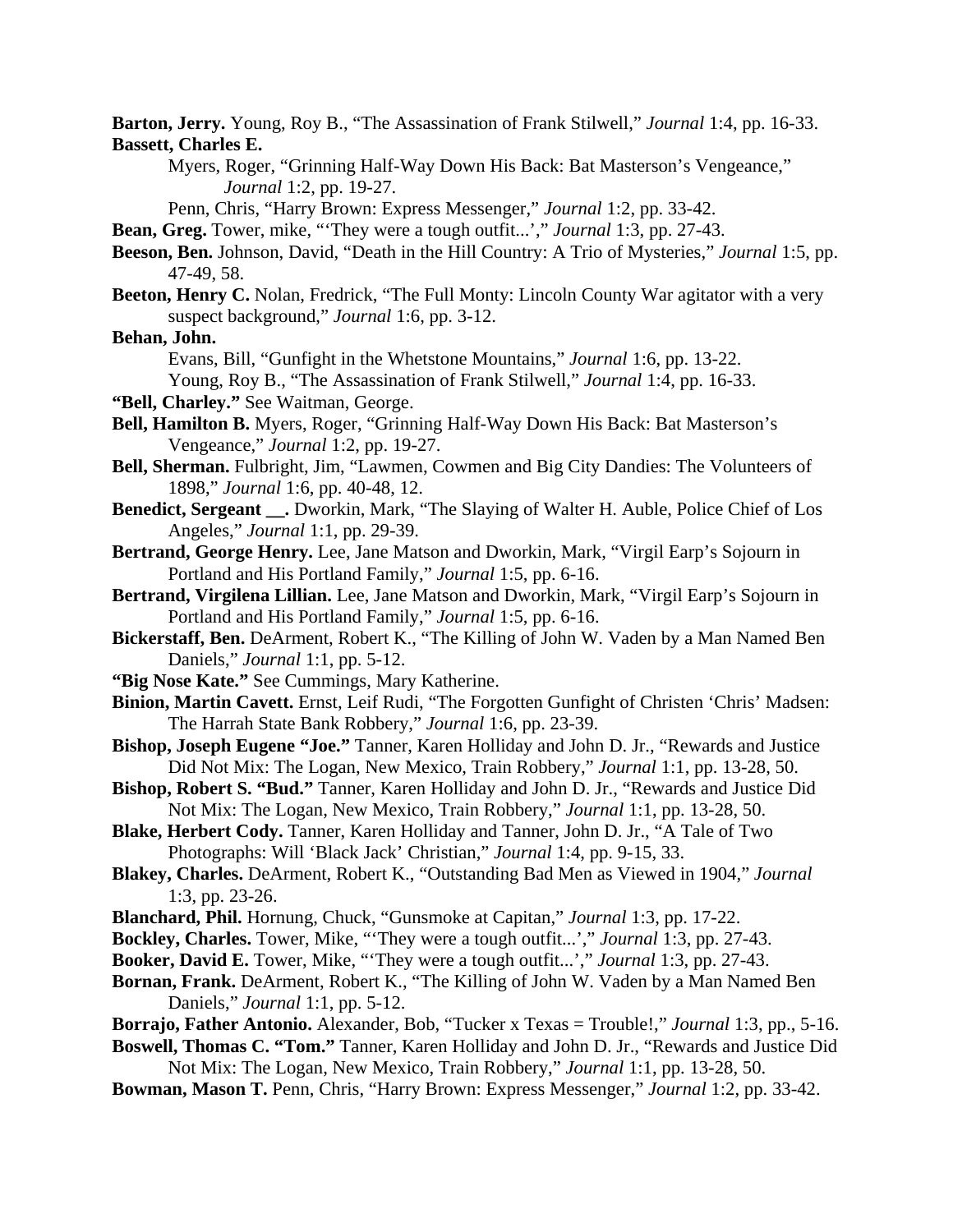**Bradley, William.** Tower, Mike, "'They were a tough outfit...'," *Journal* 1:3, pp. 27-43. **Brady, William.**

Nolan, Frederick, "The Full Monty: Lincoln County War agitator with a very suspect background," *Journal* 1:6, pp. 3-12.

Young, Roy B., "The Assassination of Frank Stilwell," *Journal* 1:4, pp. 16-33.

- **Branigan, Thomas.** Recko, Corey, "The Life of Pinkerton Operative John C. Fraser," *Journal* 1:2, pp. 5-18.
- **Brazel, Wayne.** Hatley, Allen, "Refugees from the Mason County War," *Journal* 1:3, p. 3.
- **Bristol, Warren.** Nolan, Frederick, "The Full Monty: Lincoln County War agitator with a very suspect background," *Journal* 1:6, pp. 3-12.
- **Brito, Frank C.** Fulbright, Jim, "Lawmen, Cowmen and Big City Dandies: The Volunteers of 1898," *Journal* 1:6, pp. 40-48, 12.
- **Brocius, William "Curly Bill."** Boessenecker, John, "Genesis of the Gunfighter: Two Accounts From the 1880s," *Journal* 1:1, pp. 40-50.

Evans, Bill, "Gunfight in the Whetstone Mountains," *Journal* 1:6, pp. 13-22.

- **Brodie, Alexander.** Fulbright, Jim, "Lawmen, Cowmen and Big City Dandies: The Volunteers of 1898," *Journal* 1:6, pp. 40-48, 12.
- **Brown, Clara.** Young, Roy B., "The Assassination of Frank Stilwell," *Journal* 1:4, pp. 16-33.
- **Brown, Duncan.** Penn, Chris, "Harry Brown: Express Messenger," *Journal* 1:2, pp. 33-42.
- **Brown, Ed.** Recko, Corey, "The Life of Pinkerton Operative John C. Fraser," *Journal* 1:2, pp. 5- 18.
- **Brown, Henry A. (Harry).** Penn, Chris, "Harry Brown: Express Messenger," *Journal* 1:2, pp. 33-42.
- **Brown, James Trimble.** Penn, Chris, "Harry Brown: Express Messenger," *Journal* 1:2, pp. 33- 42.
- **Brown, John Calvin.** Penn, Chris, "Harry Brown: Express Messenger," *Journal* 1:2, pp. 33-42.
- **Brown, Neill Smith.** Penn, Chris, "Harry Brown: Express Messenger," *Journal* 1:2, pp. 33-42.
- **Bryant, Judge David E.** Tower, Mike, "'They were a tough outfit...'," *Journal* 1:3, pp. 27-43.
- **Buckles, Frank.** Kelley, Troy, " 'Self Inflicted or Otherwise': The Lynching of John Heath," *Journal* 1:4, pp. 44-48.
- **Burnett, Burk.** Young, Roy B., "Two Outlaws Hanged by a Mob," *Journal* 1:3, pp. 48-50.
- **Burton, Jeff.** Tanner, Karen Holliday and Tanner, John D. Jr., "A Tale of Two Photographs: Will 'Black Jack' Christian," *Journal* 1:4, pp. 9-15, 33.
- **Bute, Charles.** Tower, Mike, "'They were a tough outfit...'," *Journal* 1:3, pp. 27-43.
- **Butler, Dee.** Tanner, Karen Holliday and John D. Jr., "Rewards and Justice Did Not Mix: The Logan, New Mexico, Train Robbery," *Journal* 1:1, pp. 13-28, 50.
- **Butscher, Mrs. Lizzie.** Tanner, Karen Holliday and John D. Jr., "Rewards and Justice Did Not Mix: The Logan, New Mexico, Train Robbery," *journal* 1:1, pp. 13-28, 50.
- **Cadena, Antonio.** Alexander, Bob, "Tucker x Texas = Trouble!," *Journal* 1:3, pp. 5-16.
- **Caldwell, Isaac.** Fulbright, Jim, "Lawmen, Cowmen and Big City Dandies: The Volunteers of 1898," *Journal* 1:6, pp. 40-48, 12.
- **Campbell, Charles.** Penn, Chris, "Harry Brown: Express Messenger," *Journal* 1:2, pp. 33-42.
- **Campell** [*sic*]**, Thornton.** Tower, Mike, "'They were a tough outfit...'," *Journal* 1:3, pp. 27-43.
- **Capron, Capt. Allyn.** Fulbright, Jim, "Lawmen, Cowmen and Big City Dandies: The

Volunteers of 1898," *Journal* 1:6, pp. 40-48, 12.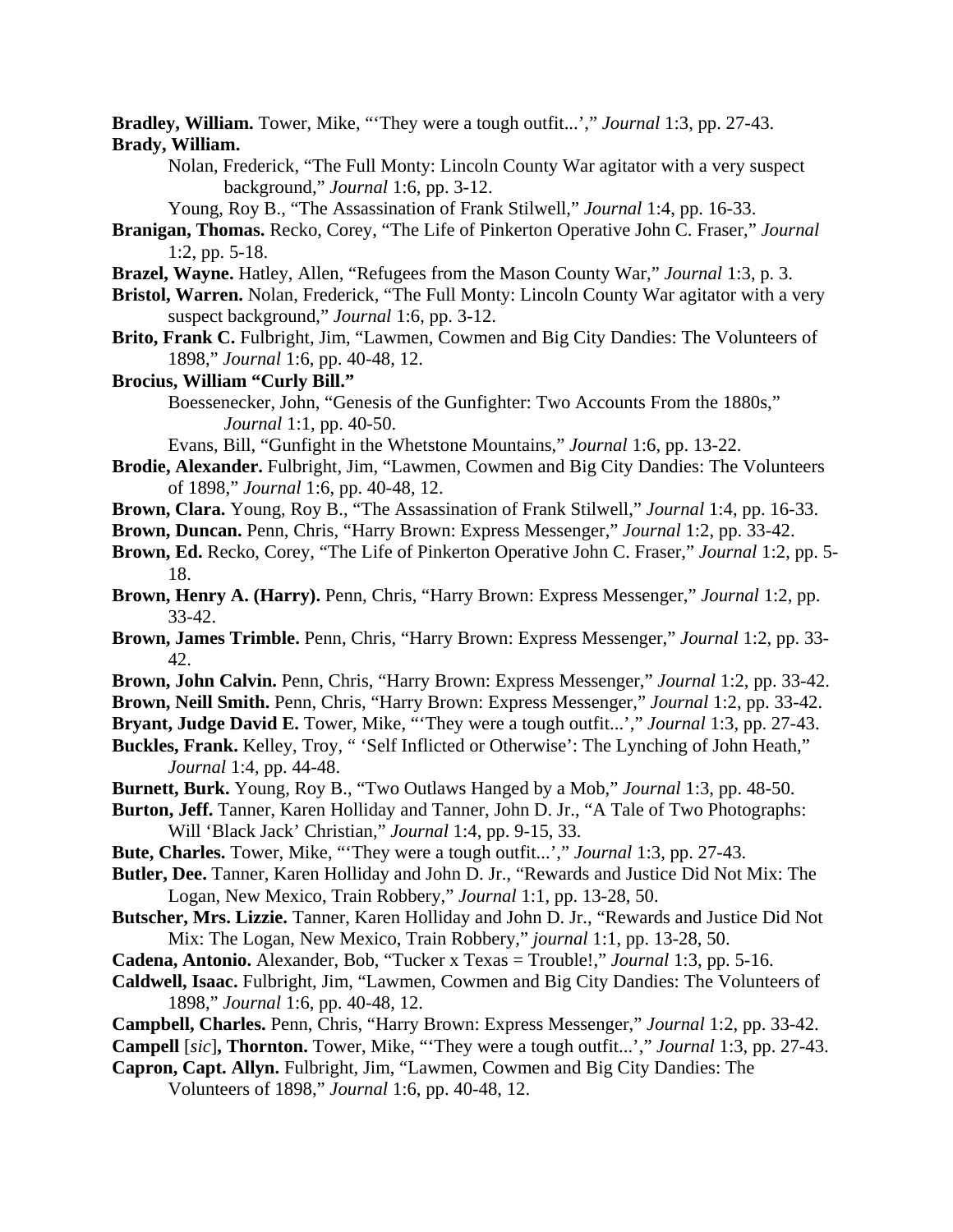**Cardis, Louis [Luis].** Alexander, Bob, "Tucker x Texas = Trouble!," *Journal* 1:3, pp. 5-16.

- **Carey, James H.** Tower, Mike, "'They were a tough outfit...'," *Journal* 1:3, pp. 27-43.
- **Carey, William.** Tower, Mike, "'They were a tough outfit...'," *Journal* 1:3, pp. 27-43.
- **Carpenter, Frank.** Ernst, Leif Rudi, "The Forgotten Gunfight of Christen 'Chris' Madsen: The Harrah State Bank Robbery," *Journal* 1:6, pp. 23-39.
- **Carr, John Sterling.** Young, Roy B., "The Assassination of Frank Stilwell," *Journal* 1:4, pp. 16-33.
- **Carr, W.H. "Bill."** Tower, Mike, "'They were a tough outfit...'," *Journal* 1:3, pp. 27-43.
- **Carter, Deputy Sheriff Frank.** Tanner, Karen Holliday and John D. Jr., "Rewards and Justice Did Not Mix: The Logan, New Mexico, Train Robbery," *Journal* 1:1, pp. 13-28, 50.
- **Casey, James.** Tower, Mike, "'They were a tough outfit...'," *Journal* 1:3, pp. 27-43. **"Cassidy, Butch."** See Parker, Robert Leroy.
- **Castleman, James D.** Tower, Mike, "'They were a tough outfit...'," *Journal* 1:3, pp. 27-43.
- **Castro, Yaqui.** Morreale-de la Garza, Phyllis, "John Jessie Howard: He Lived With Big Nose Kate," *Journal* 1:4, pp. 40-43.
- **Catron, Thomas B.** Nolan, Frederick, "The Full Monty: Lincoln County War agitator with a very suspect background," *Journal* 1:6, pp. 3-12.
- **Cauelario, Pedro.** Alexander, Bob, "Tucker x Texas = Trouble!," *Journal* 1:3, pp. 5-16.
- **Chancellor, James M. "Jim."** Tower, Mike, "'They were a tough outfit...'," *Journal* 1:3, pp. 27-43.
- **Cheshire, Charley.** Tower, Mike, "'They were a tough outfit...'," *Journal* 1:3, pp. 27-43.
- **Childers, Ernest.** Tower, Mike, "'They were a tough outfit...'," *Journal* 1:3, pp. 27-43.
- **Childers, Hugh.** Tower, Mike, "'They were a tough outfit...'," *Journal* 1:3, pp. 27-43.
- **Childers, William B.** Penn, Chris, "Harry Brown: Express Messenger," *Journal* 1:2, pp. 33-42.
- **Chisum, John.** Nolan, Frederick, "The Full Monty: Lincoln County Agitator with a very suspect background," *Journal* 1:6, pp. 3-12.
- **Christian, William "Black Jack."** Tanner, Karen Holliday and Tanner, Jack D. Jr., "A Tale of Two Photographs: Will 'Black Jack' Christian," *Journal* 1:4, pp. 9-15, 33.
- **Christy, A.L.** Recko, Corey, "The Life of Pinkerton Operative John C. Fraser," *Journal* 1:2, pp. 5-18.
- **Clanton, Ike.** Young, Roy B., "The Assassination of Frank Stilwell," *Journal* 1:4, pp. 16-33.
- **Clark, John.** Penn, Chris, "Harry Brown: Express Messenger," *Journal* 1:2, pp. 33-42.
- **Clayton, W.W.W.** Ernst, Robert R., "A Marshal Killed-A Killer tried," *Journal* 1:5, pp. 36-46.
- **Cloud, Hop.** Tower, Mike, "'They were a tough outfit...'," *Journal* 1:3, pp. 27-43.

**Clum, John.**

Evans, Bill, "Gunfight in the Whetstone Mountains," *Journal* 1:6, pp. 13-22.

Young, Roy B., "The Assassination of Frank Stilwell," *Journal* 1:4, pp. 16-33.

- **Colbert, Benjamin H.** Fulbright, Jim, "Lawmen, Cowmen and Big City Dandies: The Volunteers of 1898," *Journal* 1:6, pp. 40-48, 12.
- **Concho County, Texas.** DeArment, Robert K., "The Killing of John W. Vaden by a Man Named Ben Daniels," *Journal* 1:1, pp. 5-12.
- **Considine, John W.** Potter, Pam, "Boss Sport of the Tenderloin," *Journal* 1:2, pp. 28-32.
- **Considine, Thomas J.** Potter, Pam, "Boss Sport of the Tenderloin," *Journal* 1:2, pp. 28-32.
- **Cook, Matt.** Tower, Mike, "'They were a tough outfit...'," *Journal* 1:3, pp. 27-43.
- **Cook, Rufus G.** Myers, Roger, "Grinning Half-Way Down His Back" Bat Masterson's Vengeance," *Journal* 1:2, pp. 19-27.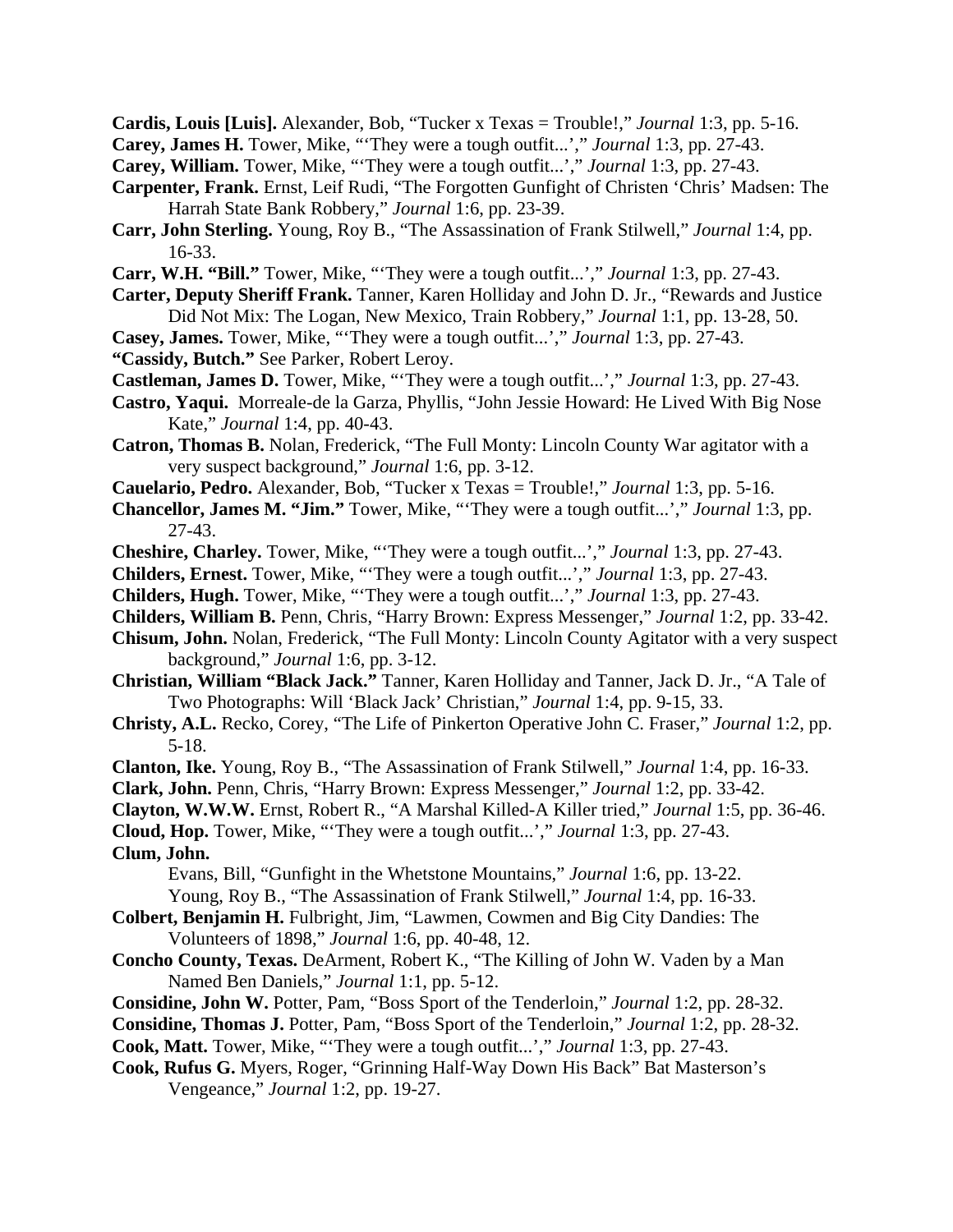- **Cooper, Deputy Marshal Harry.** Tanner, Karen Holliday and John D. Jr., "Rewards and Justice Did Not Mix: The Logan, New Mexico, Train Robbery," *Journal* 1:1, pp. 13-28, 50.
- **Copeland, John.** Nolan, Frederick, "The Full Monty: Lincoln County War agitator with a very suspect background," *Journal* 1:6, pp. 3-12.
- **Cosh, Joe.** Tower, Mike, "'They were a tough outfit...'," *Journal* 1:3, pp. 27-43.
- **Courtright, Timothy Isaiah "Jim."** DeArment, Robert K., " 'Four Awful Bad Men'," *Journal* 1:4, pp. 34-38, 48.
- **Cox, George B.** Myers, Roger, "Grinning Half-Way Down His Back: Bat Masterson's Vengeance," *Journal* 1:2, pp. 19-27.
- **Crawford, Foster [William?]**. Young, Roy B., "Two Outlaws Hanged by a Mob," *Journal* 1:3, pp. 48-50.
- **Cromwell, James.** Dworkin, Mark, "The Slaying of Walter H. Auble, Police Chief of Los Angeles, *Journal* 1:1, pp. 29-39.
- **Crossley, Spear Cushman.** Ernst, Leif Rudi, "The Forgotten Gunfight of Christen 'Chris' Madsen: The Harrah State Bank Robbery," *Journal* 1:6, pp. 23-39.
- **Cummings, George M.** Morreale-de la Garza, Phyllis, "John Jessie Howard: He Lived With Big Nose Kate," *Journal* 1:4, pp. 40-43.
- **Cummings, Mary Katherine ("Big Nose Kate").** Morreale-de la Garza, Phyllis, " John Jessie Howard: He Lived With Big Nose Kate," *Journal* 1:4, pp. 40-43.
- **Curry (Currie?), Jim.** Young, Roy B., "William H.H. McCall," *Journal* 1:5, pp. 50-51.
- **Custer, George Armstrong.** Young, Roy B., "Moses Embree Milner 'California Joe' ," *Journal* 1:6, pp. 49-52.
- **Dalton, Bill.** Tower, Mike, "'They were a tough outfit...'," *Journal* 1:3, pp. 27-43.
- **Daniels, Annie Laura Ware.** DeArment, Robert K., "The Killing of John W. Vaden by a Man Named Ben Daniels," *Journal* 1:1, pp. 5-12.
- **Daniels, Benjamin Franklin "Ben."**
	- DeArment, Robert K., "The Killing of John W. Vaden by a Man Named Ben Daniels," *Journal* 1:1, pp. 5-12.
	- DeArment, Robert K., "Outstanding Bad men as Viewed in 1904," *Journal* 1:3, pp. 23- 26.
	- Fulbright, Jim, "Lawmen, Cowmen and Big City Dandies: The Volunteers of 1898," *Journal* 1:6, pp. 40-48, 12.
- **Daniels, William "Bill."** Kelley, Troy, " 'Self Inflicted or Otherwise': The Lynching of John Heath," *Journal* 1:4, pp. 44-48.
- **Davis, Alex "Old Dad."** Tower, Mike, "'They were a tough outfit...'," *Journal* 1:3, pp. 27-43.
- **Deger, Lawrence E.** Myers, Roger, "Grinning Half-Way Down: Bat Masterson's Vengeance, *Journal* 1:2, pp. 19-27.
- **Delaney, William.** Kelley, Troy, " 'Self Inflicted or Otherwise': The Lynching of John Heath," *Journal* 1:4, pp. 44-48.
- **Dement, Dan.** Penn, Chris, "Harry Brown: express Messenger," *Journal* 1:2, pp. 33-42.
- **Denson, Shade.** Johnson, David, "Death in the Hill Country: A trio of Mysteries," *Journal* 1:5, pp. 47-49, 58.
- **Dickerson, J.J.** Tower, Mike, "'They were a tough outfit...'," *Journal* 1:3, pp. 27-43.
- **Dilbeck, Jasper Bailus.** Ernst, Leif Rudi, "The Forgotten Gunfight of Christen 'Chris' Madsen: The Harrah State Bank Robbery," *Journal* 1:6, pp. 23-39.
- **Dilworth, A.** See Dilbeck, Jasper Bailus.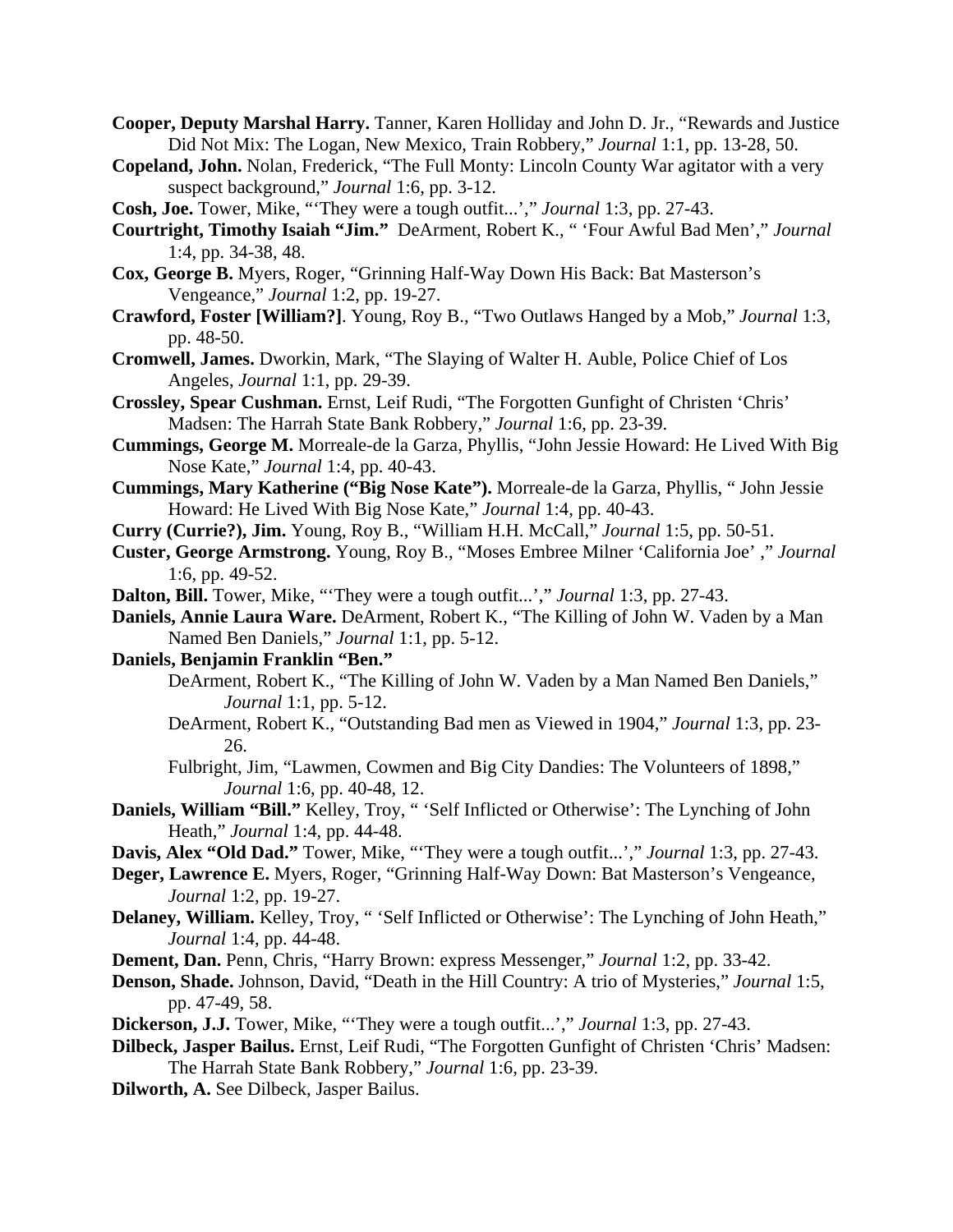- **Dimaio, Frank P.** Buck, Daniel, "Gone But Not Forgotten: Butch & Sundance Wanted Poster in Patagonia," *Journal* 1:3, pp. 44-47, 50.
- **Dirus, Charles.** Myers, Roger, "Grinning Half-Way Down His Back: Bat Masterson's Vengeance," *Journal* 1:2, pp. 19-27.
- **Dodge, Fred.** Dukes, Dave, "Doug Dukes & Fred Dodge, *Saddlebag* 1:5, pp. 7-8.
- **Dodge City, Kansas.** DeArment, Robert K., "The Killing of John W. Vaden by a Man Named Ben Daniels," *Journal* 1:1, pp. 5-12.
- **Dolan, James.** Nolan, Frederick, "The Full Monty: Lincoln County War agitator with a very suspect background," *Journal* 1:6, pp. 3-12.
- **Donnell, Robert.** Tower, Mike, "'They were a tough outfit...'," *Journal* 1:3, pp. 27-43.
- **Donnellan, Elizabeth.** Potter, Pam, "Boss Sport of the Tenderloin," *Journal* 1:2, pp. 28-32.
- **Dorsey, Frank.** Young, Roy B., "Two Outlaws Hanged by a Mob," *Journal* 1:3, pp. 48-50.
- **Dowd, Dan.** Kelley, Troy, " 'Self Inflicted or Otherwise': The Lynching of John Heath," *Journal* 1:4, pp. 44-48.
- **Dull Knife.** Myers, Roger, "Grinning Half-Way Down His Back: Bat Masterson's Vengeance," *Journal* 1:2, pp. 19-27.
- **Dunbar, C.H.** Tanner, Karen Holliday and Tanner, John D. Jr., "A Tale of Two Photographs: Will 'Black Jack' Christian," *Journal* 1:4, pp. 9-15, 33.
- **Dunn, Will.** Tanner, Karen Holliday and John D. Jr., 'Rewards and Justice Did Not Mix: The Logan, New Mexico, Train Robbery," *Journal* 1:1, pp. 13-28, 50.
- **Duran [Durand], Santiago.** Alexander, Bob, "Tucker x Texas = Trouble!," *Journal* 1:3, pp. 5- 16.
- **Durbin (Durban, Durby), Barney.** See Quigg, Frank.
- **Durnell, John.** Ernst, Robert R., "A Marshal Killed-A Killer Tried," *Journal* 1:5, pp. 36-46.
- **Earp, Abigail Storm.** Lee, Jane Matson and Dworkin, Mark, "Virgil Earp's Sojourn in Portland and His Portland Family," *Journal* 1:5, pp. 6-16.
- **Earp, Alvira Sullivan "Allie."**
	- Lee, Jane Matson and Dworkin, Mark, "Virgil Earp's Sojourn in Portland and His Portland Family," *Journal* 1:5, pp. 6-16.
	- Young, Roy B., "The Assassination of Frank Stilwell," *Journal* 1:4, pp. 16-33.
- **Earp, Aurilla Sutherland.** Dworkin, Mark, "The Slaying of Walter H. Auble, Police Chief of Los Angeles," *Journal* 1:1, pp. 29-39.

### **Earp, Baxter Warren.**

- Lee, Jane Matson and Dworkin, Mark, "Virgil Earp's Sojourn in Portland and His Portland Family," *Journal* 1:5, pp. 6-16.
- Young, Roy B., "The Assassination of Frank Stilwell," *Journal* 1:4, pp. 16-33.

# **Earp, James Cooksey.**

- Lee, Jane Matson and Dworkin, Mark, "Virgil Earp's Sojourn in Portland and His Portland Family," *Journal* 1:5, pp. 6-16.
- Young, Roy B., "The Assassination of Frank Stilwell," *Journal* 1:4, pp. 16-33.
- **Earp, Josephine.** Young, Roy B., "The Assassination of Frank Stilwell," *Journal* 1:4, pp. 16-33.

**Earp, Magdalena C. "Ellen."** Lee, Jane Matson and Dworkin, Mark, "Virgil Earp's Sojourn in

Portland and His Portland Family," *Journal* 1:5, pp. 6-16.

#### **Earp, Morgan.**

Lee, Jane Matson and Dworkin, Mark, "Virgil Earp's Sojourn in Portland and His Portland Family," *Journal* 1:5, pp. 6-16.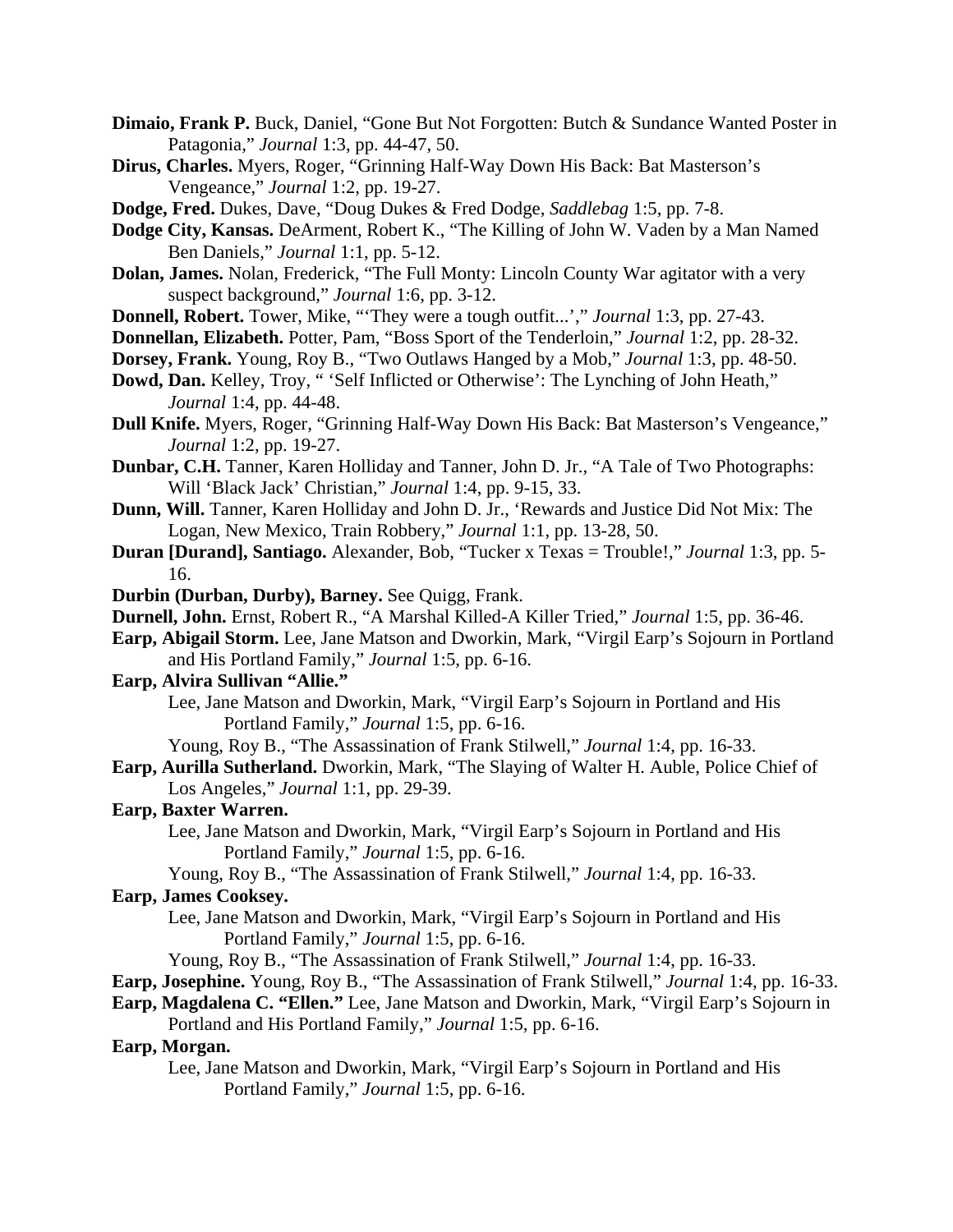Young, Roy B., "The Assassination of Frank Stilwell," *Journal* 1:4, pp. 16-33.

**Earp, Nellie Jane**. Lee, Jane Matson and Dworkin, Mark, "Virgil Earp's Sojourn in Portland and His Portland Family," *Journal* 1:5, pp. 6-16.

# **Earp, Nicholas Porter.**

- Dworkin, Mark, "The Slaying of Walter H. Auble, Police Chief of Los Angeles," *Journal* 1:1, pp. 29-39.
- Lee, Jane Matson and Dworkin, Mark, "Virgil Earp's Sojourn in Portland and His Portland Family," *Journal* 1:5, pp. 6-16.
- **Earp, Rosella (Rosilla?) Dragoo.** Lee, Jane Matson and Dworkin, Mark, "Virgil Earp's Sojourn in Portland and His Portland Family," *Journal* 1:5, pp. 6-16.

# **Earp, Virgil Walter.**

Lee, Jane Matson and Dworkin, Mark, "Virgil Earp's Sojourn in Portland and His Portland Family," *Journal* 1:5, pp. 6-16.

Young, Roy B., "The Assassination of Frank Stilwell," *Journal* 1:4, pp. 16-33.

**Earp, Virginia Ann Cooksey.** Lee, Jane Matson and Dworkin, Mark, "Virgil Earp's Sojourn in Portland and His Portland Family, *Journal* 1:5, pp. 6-16.

# **Earp, Wyatt Berry Stapp.**

- DeArment, Robert K., " 'Four Awful Bad Men'," *Journal* 1:4, pp. 34-38, 48.
- Dworkin, Mark, "The Slaying of Walter H. Auble, Police Chief of Los Angeles," *Journal*1:1, pp. 29-39.
- Evans, Bill, "Gunfight in the Whetstone Mountains," *Journal* 1:6, pp. 13-22.
- Lee, Jane Matson and Dworkin, Mark, "Virgil Earp's Sojourn in Portland and His Portland Family," *Journal* 1:5, pp. 6-16.
- Potter, Pam, "Boss Sport of the Tenderloin," *Journal* 1:2, pp. 28-32.
- Young, Roy B., "The Assassination of Frank Stilwell," *Journal* 1:4, pp. 16-33.
- **Eaton, Thomas J.** Lee, Jane Matson and Dworkin, Mark, "Virgil Earp's Sojourn in Portland and His Portland Family," *Journal* 1:5, pp. 6-16.
- **Eddy, J.L.** Recko, Corey, "The Life of Pinkerton Operative John C. Fraser," *Journal* 1:2, pp. 5- 18.
- **Edwards, Adelia Earp.** Lee, Jane Matson and Dworkin, Mark, "Virgil Earp's Sojourn in Portland and His Portland Family," *Journal* 1:5, pp. 6-16.
- **Edwards, William Thomas.** Lee, Jane Matson and Dworkin, Mark, "Virgil Earp's Sojourn in Portland and His Portland Family," *Journal* 1:5, pp. 6-16.
- **El Paso Salt War.** Alexander, Bob, "Tucker x Texas = Trouble!," *Journal* 1:3, pp. 5-16.
- **Ellis, Charles E.** Alexander, Bob, "Tucker x Texas = Trouble!," *Journal* 1:3, pp. 5-16.
- **Ellis, Deputy Sheriff J.P.** Tanner, Karen Holliday and John D. Jr., "Rewards and Justice Did Not Mix: The Logan, New Mexico, Train Robbery," *Journal* 1:1, pp. 13-28, 50.
- **Ellis, Jackson W. "Jack."** Tower, Mike, "'They were a tough outfit...'," *Journal* 1:3, pp. 27-43.
- **Estes, Tom.** Tower, Mike, "'They were a tough outfit...'," *Journal* 1:3, pp. 27-43.
- **Evans, Joseph W.** Young, Roy B., "The Assassination of Frank Stilwell," *Journal* 1:4, pp. 16- 33.
- **Evans, R.W.** Myers, Roger, "Grinning Half-Way Down His Back: Bat Masterson's Vengeance," *Journal* 1:2, pp. 19-27.
- **Evarts, Joseph.** Myers, Roger, "Grinning Half-Way Down His Back: Bat masterson's Vengeance," *Journal* 1:2, pp. 19-27.
- **Farley, Hugh.** Young, Roy B., "The Assassination of Frank Stilwell," *Journal* 1:4, pp. 16-33.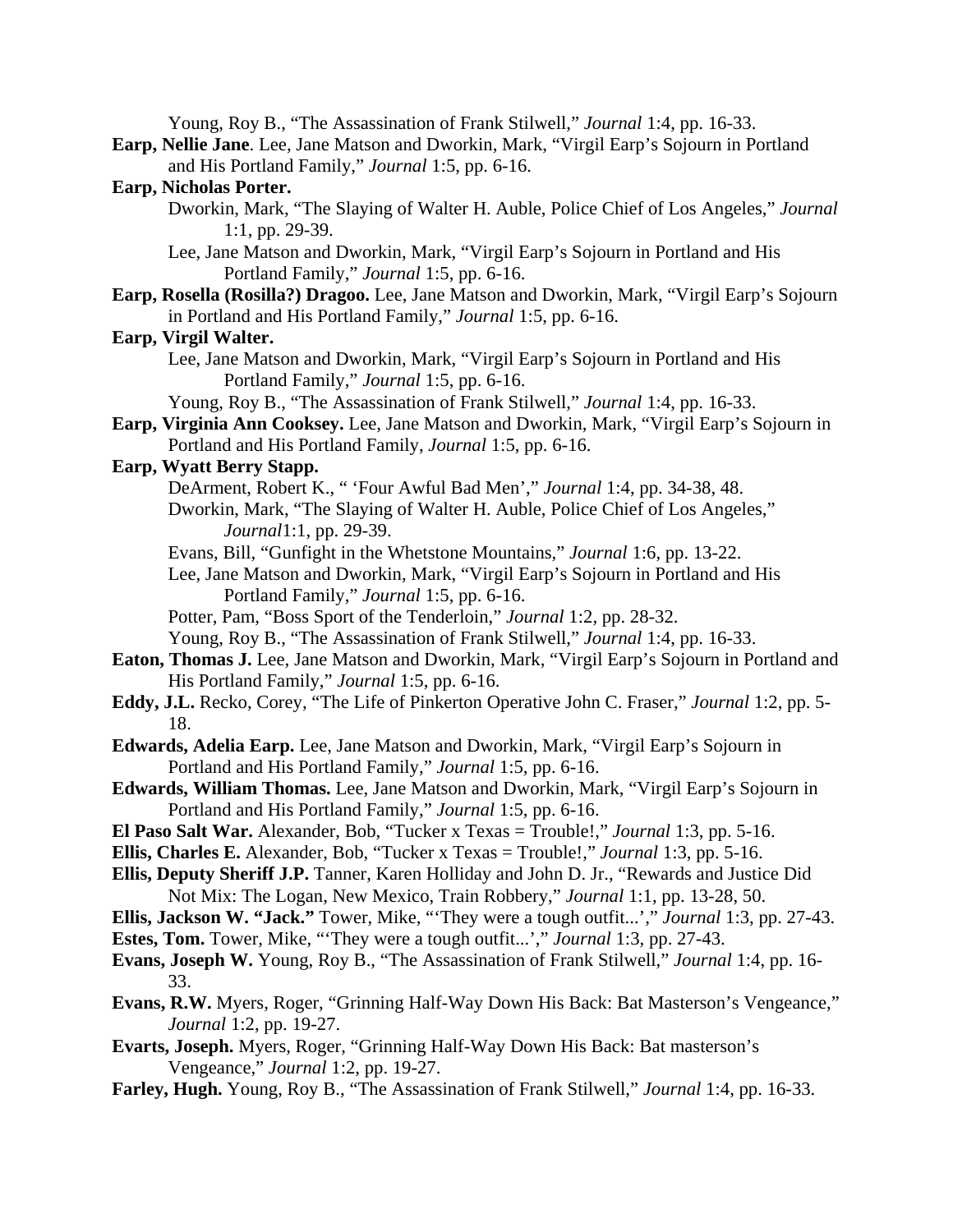- **Findley, Samuel M.** Recko, Corey, "The Life of Pinkerton Operative John C. Fraser," *Journal* 1:2, pp. 5-18.
- **Fisher, John King.** DeArment, Robert K., "Outstanding Bad Men as Viewed in 1904," *Journal* 1:3, pp. 23-26.
- **Fitzpatrick, Priscilla.** Nolan, Frederick, "The Full Monty: Lincoln County War agitator with a very suspect background," *Journal* 1:6, pp. 3-12.
- **Flammer, Paul.** Dworkin, Mark, "The Slaying of Walter H. Auble, Police Chief of Los Angeles," *Journal* 1:1, pp. 29-39.
- **Florer, John N.** Ernst, Robert R., "A Marshal Killed-A Killer Tried," *Journal* 1:5, pp. 36-46.
- **Fly, C.S.** Kelley, Troy, " 'Self Inflicted or Otherwise': The Lynching of John Heath," *Journal* 1:4, pp. 44-48.
- **Foraker, U.S. Marshal Creighton "Crayt."** Tanner, Karen Holliday and John D. Jr., "Rewards and Justice Did Not Mix: The Logan, New Mexico, Train Robbery," *Journal* 1:1, pp. 13- 28, 50.
- **Forman, U.G.** Ernst, Leif Rudi, "The Forgotten Gunfight of Christen 'Chris' Madsen: The Harrah State Bank Robbery," *Journal* 1:6, pp. 23-39.
- **Forrestle, J.F.** Morreale-de la Garza, Phyllis, "John Jessie Howard: He Lived With Big Nose Kate," *Journal* 1:4, pp. 40-43.
- **Forsyth, George A.** Young, Roy B., "William H.H. McCall," *Journal* 1:5, pp. 50-51.
- **Fort McKavett, Texas.** DeArment, Robert K., "The Killing of John W. Vaden by a Man Named Ben Daniels," *Journal* 1:1, pp. 5-12.
- **Fossett, W.D. "Bill."** Ernst, Leif Rudi, "The Forgotten Gunfight of Christen 'Chris' Madsen: The Harrah State Bank Robbery," *Journal* 1:6, pp. 23-39.
- **Fountain, Albert Jennings.** Recko, Corey, "The Life of Pinkerton Operative John C. Fraser," *Journal* 1:2, pp. 5-18.
- **Fountain, Henry.** Recko, Corey, "The Life of Pinkerton Operative John C. Fraser," *Journal* 1:2, pp. 5-18.
- **Fraga, Rosendo M.** Buck, Daniel, "Gone But Not Forgotten: Butch & Sundance Wanted Poster in Patagonia," *Journal* 1:3, pp. 44-47, 50.
- **Fraser, John Conklin.** Recko, Corey, "The Life of Pinkerton Operative John C. Fraser," *Journal* 1:2, pp. 5-18.
- **Frazier, Fred.** Tower, Mike, "'They were a tough outfit...'," *Journal* 1:3, pp. 27-43.
- **Friedman, Morris.** Recko, Corey, "The Life of Pinkerton Operative John C. Fraser," *Journal* 1:2, pp. 5-18.
- **Frost, Daniel Montague.** Myers, Roger, "Grinning Half-Way Down His Back: Bat Masterson's Vengeance," *Journal* 1:2, pp. 19-27.
- **Fullerton, John F.** Hornung, Chuck, "Gunsmoke at Capitan," *Journal* 1:3, pp. 17-22.
- **Garfias, Henry.** Fulbright, Jim, "Lawmen, Cowmen and Big City Dandies: The Volunteers of 1898," *Journal* 1:6, pp. 40-48, 12.
- **Garrett, Buck.** Tower, Mike, "'They were a tough outfit...'," *Journal* 1:3, pp. 27-43. **Garrett, Patrick Floyd.**

Hatley, Allen, "Refugees from the Mason County War," *Journal* 1:3, p. 3.

Recko, Corey, "The Life of Pinkerton Operative John C. Fraser," *Journal* 1:2, pp. 5-18.

- **Gerrin, Deputy** . Tower, Mike, "They were a tough outfit...'," *Journal* 1:3, pp. 27-43.
- **Gililland, James.** Recko, Corey, "The Life of Pinkerton Operative John C. Fraser," *Journal* 1:2, pp. 5-18.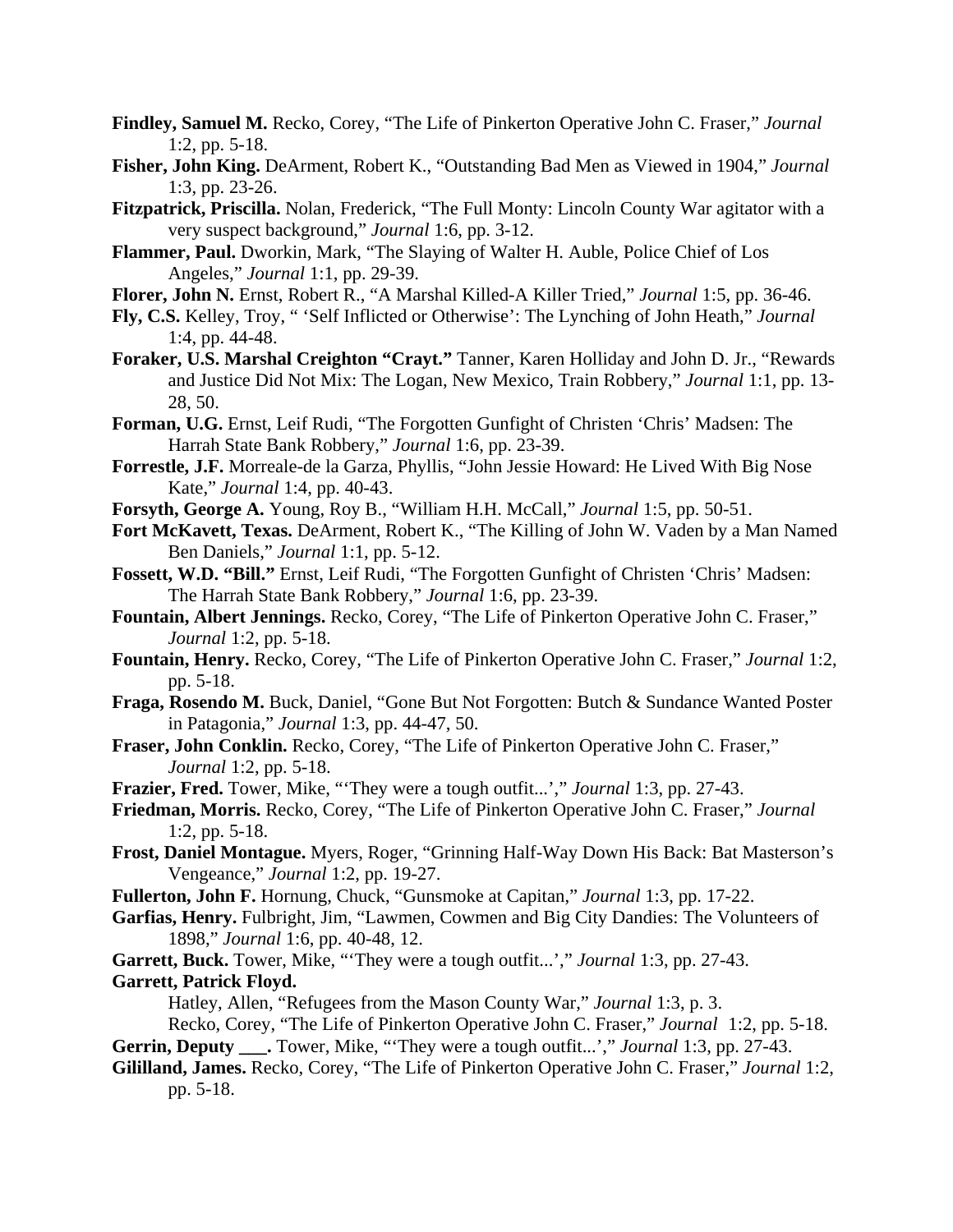- **Gilmore, Robert ["Gill, Bobby"].** Myers, Roger, "Grinning Half-Way Down His Back: Bat Masterson's Vengeance," *Journal* 1:2, pp. 19-27.
- **Goff, Allen G. "Al."** Ernst, Leif Rudi, "The Forgotten Gunfight of Christen 'Chris' Madsen: The Harrah State Bank Robbery," *Journal* 1:6, pp. 23-39.
- **Goins, Frank.** Tanner, Karen Holliday and John D. Jr., "Rewards and Justice Did Not Mix: The Logan, New Mexico, Train Robbery," *Journal* 1:1, pp. 13-28,50.
- **Goldwater, Joseph.** Kelley, Troy, " 'Self Inflicted or Otherwise': The Lynching of John Heath," *Journal* 1:4, pp. 44-48.
- **Goodfellow, Dr. George.** Kelley, Troy, " 'Self Inflicted or Otherwise': The Lynching of John Heath," *Journal* 1:4, pp. 44-48.
- **Gott, Tom ("Dugan").** Penn, Chris, "Harry Brown: Express Messenger," *Journal* 1:2, pp. 33- 42.
- **Goynes, Walter.** Tower, Mike, "'They were a tough outfit...'," *Journal* 1:3, pp. 27-43.
- **Graham, Denver.** Ernst, Leif Rudi, "The Forgotten Gunfight of Christen 'Chris' Madsen: The Harrah State Bank Robbery," *Journal* 1:6, pp. 23-39.
- **Grahame, James W. "Comanche Jim."** Ellison, Douglas W., "The West's Bloodiest Duel– Never Happened!," *Journal* 1:5, pp. 17-30.
- **Gray, John Pleasant.** Young, Roy B., "The Assassination of Frank Stilwell," *Journal* 1:4, pp. 16-33.
- **Green, J.D.** Penn, Chris, "Harry Brown: express Messenger," *Journal* 1:2, pp. 33-42.
- **Griffin, Charles.** Tower, Mike, "They were a tough outfit...'," *Journal* 1:3, pp. 27-43.
- **Grines, William.** Ernst, Robert R., "A Marshal Killed-A Killer Tried," *Journal* 1:5, pp. 36-46.
- **Gunfighting.** Boessenecker, John, "Genesis of the Gunfighter: Two Accounts From the 1880s," *Journal* 1:1, pp. 40-50.
- **Guthrie, Will S.** Ernst, Leif Rudi, "The Forgotten Gunfight of Christen 'Chris' Madsen: The Harrah State Bank Robbery," *Journal* 1:6, pp. 23-39.
- **Hadsell, Frank.** Recko, Corey, "The Life of Pinkerton Operative John C. Fraser," *Journal* 1:2, pp. 5-18.
- **Hagy [Hagee?], P.S.** Tower, Mike, "'They were a tough outfit...'," *Journal* 1:3, pp. 27-43.
- **Hale, A.C.** Ernst, Leif Rudi, "The Forgotten Gunfight of Christen 'Chris' Madsen: The Harrah State Bank Robbery," *Journal* 1:6, pp. 23-39.
- **Hall, Edward.** Tanner, Karen Holliday and Tanner, John D. Jr., "A Tale of Two Photographs: Will 'Black Jack' Christian," *Journal* 1:4, pp. 9-15, 33.
- **Hallowell, J.R.** Myers, Roger, "Grinning Half-Way Down His Back: Bat Masterson's Vengeance," *Journal* 1:2, pp. 19-27.
- **Hammer, John.** Tower, Mike, "'They were a tough outfit...'," *Journal* 1:3, pp. 27-43.
- **Hand, George.** Young, Roy B., "The Assassination of Frank Stilwell," *Journal* 1:4, pp. 16-33.
- **Handlin, Alexander.** Tower, Mike, "'They were a tough outfit...'," *Journal* 1:3, pp. 27-43.
- **Handorff, Katie.** Lee, Jane Matson and Dworkin, Mark, "Virgil Earp's Sojourn in Portland and His Portland Family," *Journal* 1:5, pp. 6-16.
- **Hardin, John Wesley.** Ellison, Douglas W., "The West's Bloodiest Duel–Never Happened!," *Journal* 1:5, pp. 17-30.
- **Hart, Caleb Lawson "Loss."** Tower, Mike, "'They were a tough outfit...'," *Journal* 1:3, pp. 27- 43.
- **Haun, T.S.** Myers, Roger, "Grinning Half-Way Down His Back: Bat Masterson's Vengeance," *Journal* 1:2, pp. 19-27.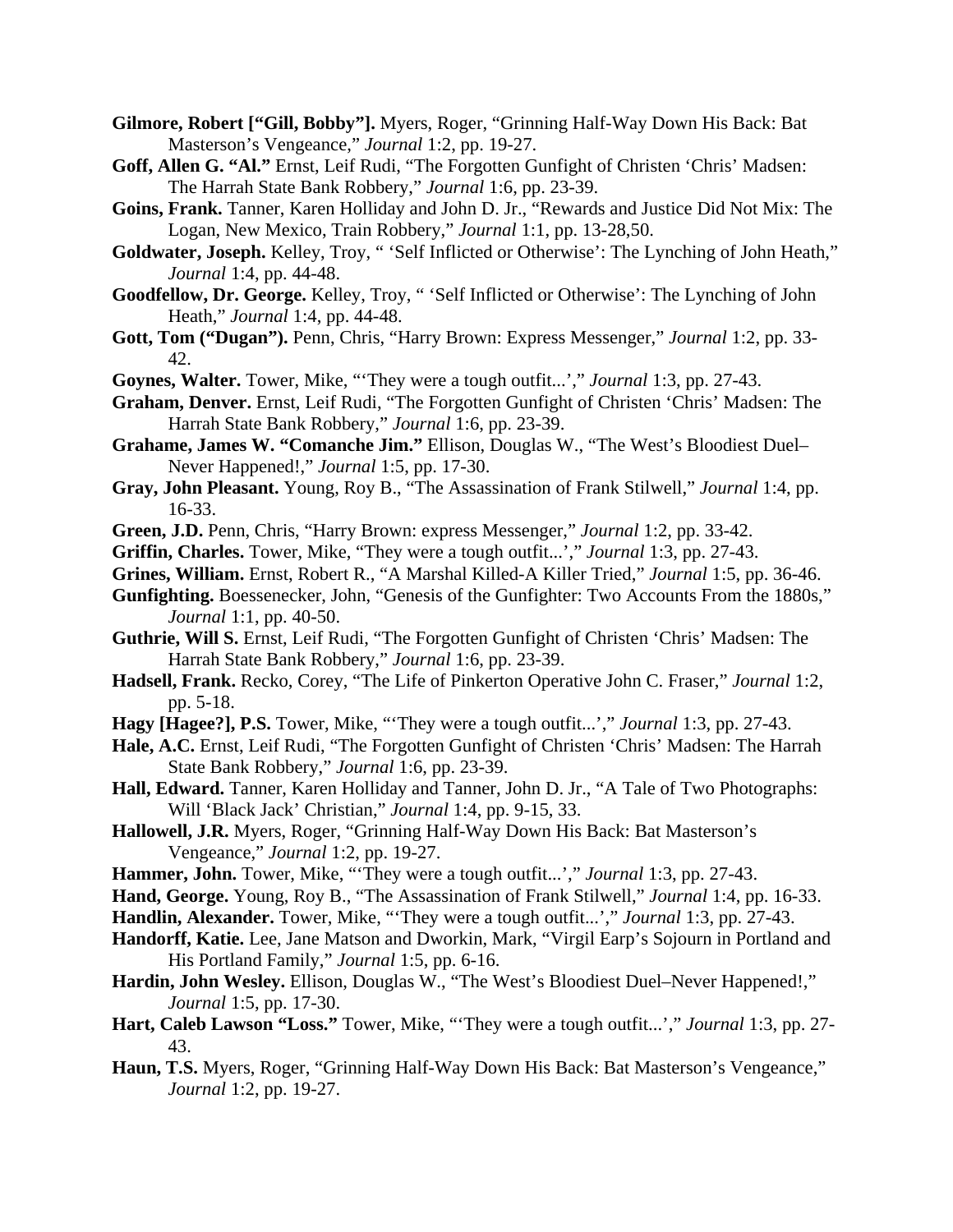**Hawkins, Henry.** Tanner, Karen Holliday and John D. Jr., "Rewards and Justice Did Not Mix: The Logan, New Mexico, Train Robbery," *Journal* 1:1, pp. 13-28, 50.

- **Hayes, Jess G.** Tanner, Karen Holliday and Tanner, John D. Jr., "A Tale of Two Photographs: Will 'Black Jack' Christian," *Journal* 1:4, pp. 9-15, 33.
- **Haynie, Nanny.** Ernst, Robert R., "A Marshal Killed-A Killer Tried," *Journal* 1:5, pp. 36-46.
- **Haynie, S. Ben.** Ernst, Robert R., "A Marshal Killed-A Killer Tried," *Journal* 1:5, pp. 36-46.
- **Haywood, William "Big Bill."** Recko, Corey, "The Life of Pinkerton Operative John C. Fraser," *Journal* 1:2, pp. 5-18.
- **Heath, Clinton.** Tanner, Karen Holliday and John D. Jr., "Rewards and Justice Did Not Mix: The Logan, New Mexico, Train Robbery," *Journal* 1:1, pp. 13-28, 50.
- **Heath, John.** Kelley, Troy, " 'Self Inflicted or Otherwise': The Lynching of John Heath," *Journal* 1:4, pp. 44-48.
- **Hemps, Thomas.** Tower, Mike, "'They were a tough outfit...'," *Journal* 1:3, pp. 27-43.
- **Henderson, C.W.** Tower, Mike, "'They were a tough outfit...'," *Journal* 1:3, pp. 27-43.
- **Henderson, Walter.** Tower, Mike, "'They were a tough outfit...'," *Journal* 1:3, pp. 27-43.
- **Hendrickson, Jack.** Dworkin, Mark, "The Slaying of Walter H. Auble, Police Chief of Los Angeles," *Journal* 1:1, pp. 29-39.
- **Herring, William.** Kelley, Troy, " 'Self Inflicted or Otherwise': The Lynching of John Heath," *Journal* 1:4, pp. 44-48.
- **Hickok, James Butler "Wild Bill."** 
	- Boessenecker, John, "Genesis of the Gunfighter: Two Accounts From the 1880s," *Journal* 1:1 pp. 40-50.
	- DeArment, Robert K., "Outstanding Bad men as Viewed in 1904," *Journal* 1:3, pp. 23- 26.
	- Young, Roy B., "Moses Embree Milner 'California Joe'," *Journal* 1:6, pp. 49-52.
- **Hicks, Taylor.** Ernst, Robert R., "A Marshal Killed-A Killer Tried," *Journal* 1:5, pp. 36-46.
- **Higgins, Fred.** Tanner, Karen Holliday and Tanner, John D. Jr., "A Tale of Two Photographs: Will 'Black Jack' Christian," *Journal* 1:4, pp. 9-15, 33.
- **Hill, John Thomas.** DeArment, Robert K., "The Killing of John W. Vaden by a Man Named Ben Daniels," *Journal* 1:1, pp. 5-12.
- **Hinckley, Alman.** Young, Roy B., "The Assassination of Frank Stilwell," *Journal* 1:4, pp. 16- 33.
- **Hindman, George.** Nolan, Frederick, "The Full Monty: Lincoln County War agitator with a very suspect background," *Journal* 1:6, pp. 3-12.
- **Hinkle, George.** Myers, Roger, "Grinning Half-Way Down His Back: Bat Masterson's Vengeance," *Journal* 1:2, pp. 19-27.
- **Hocker, James Wilkerson "Billy."** Tower, Mike, "'They were a tough outfit...'," *Journal* 1:3, pp. 27-43.

### **Holliday, John Henry.**

DeArment, Robert K., " 'Four Awful Bad Men'," *Journal* 1:4, pp. 34-38, 48.

[Holliday, John Henry], "Doc Holliday's Fame in 1886," *Journal* 1:2, p. 42.

Young, Roy B., "The Assassination of Frank Stilwell," *Journal* 1:4, pp. 16-33.

**Honeycutt, A.B.** Tower, mike, "'They were a tough outfit...'," *Journal* 1:3, pp. 27-43.

- **Hoover, George M.** Myers, Roger, "Grinning Half-Way Down His Back: Bat Masterson's Revenge," *Journal* 1:2, pp. 19-27.
- **Hopkins, Deputy Sheriff Dave.** Tanner, Karen Holliday and John D. Jr., "Rewards and Justice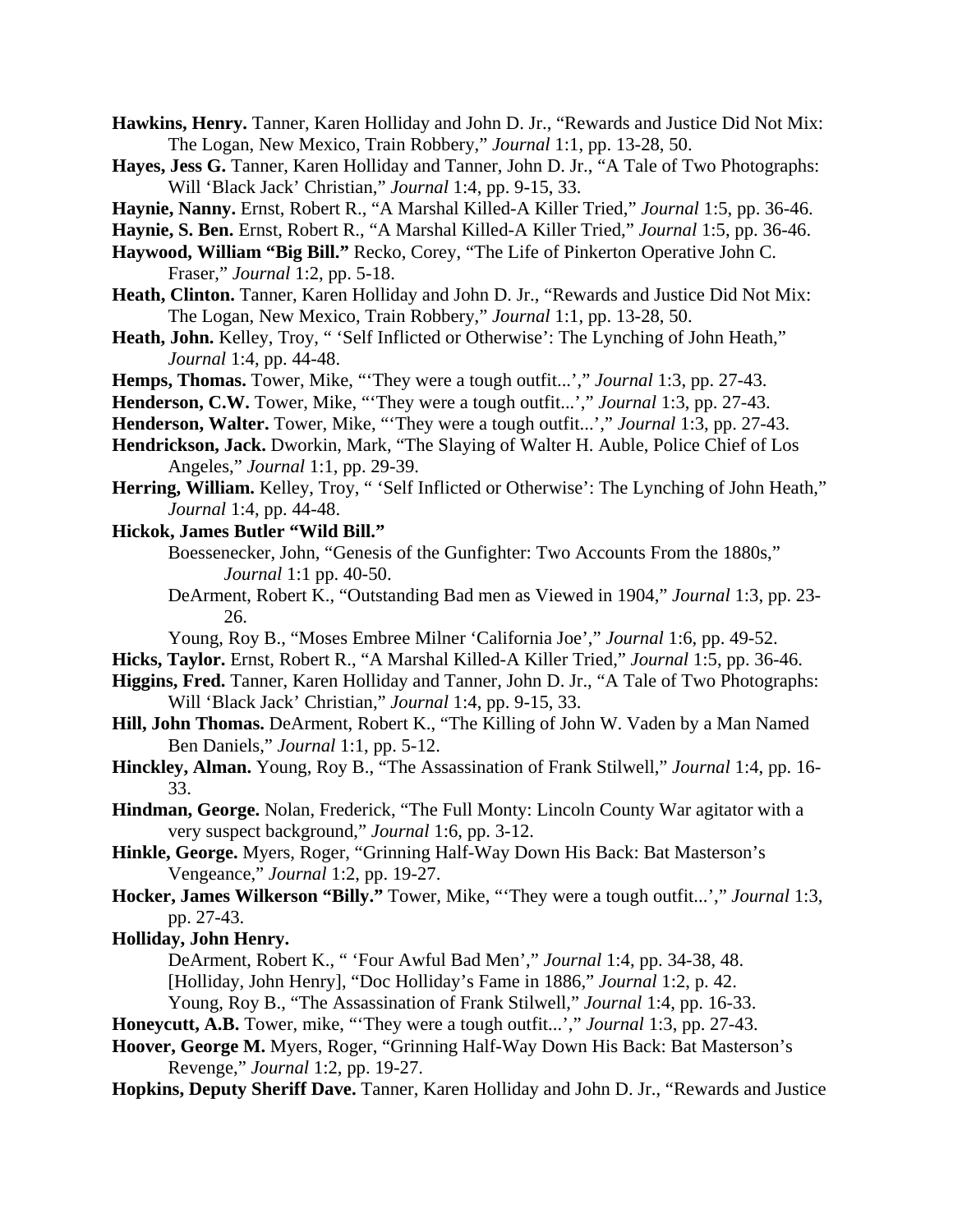Did Not Mix: The Logan, New Mexico, Train Robbery," *Journal* 1:1, pp. 13-28, 50.

- **Hopkins County, Texas.** DeArment, Robert K., "The Killing of John W. Vaden by a Man Named Ben Daniels," *Journal* 1:1, pp. 5-12.
- **Horning, Fred.** Dworkin, Mark, "The Slaying of Walter H. Auble, Police Chief of Los Angeles," *Journal* 1:1, pp. 29-39.
- **Horrell, William C.** Johnson, David, "Death in the Hill Country: A Trio of Mysteries," *Journal* 1:5, pp. 47-49, 58.
- **Horser, James.** Tower, Mike, "'They were a tough outfit...'," *Journal* 1:3, pp. 27-43.
- **Hotsenpiller, Charles.** Myers, Roger, "Grinning Half-Way Down His Back: Bat Masterson's Vengeance," *Journal* 1:2, pp. 19-27.
- **Howard, Charles H.** Alexander, Bob, "Tucker x Texas = Trouble!,' *Journal* 1:3, pp. 5-16.
- **Howard, James "Tex."** Kelley, Troy, " 'Self Inflicted or Otherwise': The Lynching of John Heath," *Journal* 1:4, pp. 44-48.
- **Howard, John Jessie "Jack."** Morreale-de la Garza, Phyllis, "John Jessie Howard: He Lived With Big Nose Kate," *Journal* 1:4, pp. 40-43.
- **Howeth, Henry.** Tower, Mike, "'They were a tough outfit...'," *Journal* 1:3, pp. 27-43.
- **Howeth, Walter.** Tower, Mike, "'They were a tough outfit...'," *Journal* 1:3, pp. 27-43.
- **Hoy, Henry**. Johnson, David, "Death in the Hill Country: A Trio of Mysteries," *Journal* 1:5, pp. 47-49, 58.
- **Hudgins, Bill.** Tower, Mike, "'They were a tough outfit...' ," *Journal* 1:3, pp. 27-43.
- **Hughes, James H.** Tower, Mike, "'They were a tough outfit...'," *Journal* 1:3, pp. 27-43.
- **Hughes, Louis C.** Young, Roy B., "The Assassination of Frank Stilwell," *Journal* 1:4, pp. 16- 33.
- **Hughes, Tom.** Boessenecker, John, "Genesis of the Gunfighter: Two Accounts From the 1880s," *Journal* 1:1, pp. 40-50.
- **Humes, T.J.** Potter, Pam, "Boss Sport of the Tenderloin," *Journal* 1:2, pp. 28-32.
- **Hunker, George W.** Tanner, Karen Holliday and John D. Jr., "Rewards and Justice Did Not Mix: The Logan, New Mexico, Train Robbery," *Journal* 1:1, pp. 13-28, 50.
- **Hunter, Alfred.** Johnson, David, "Death in the Hill Country: A Trio of Mysteries," *Journal* 1:5, pp. 47-49, 58.
- **Hunter, J. Marvin.** DeArment, Robert K., "The Killing of John W. Vaden by a Man Named Ben Daniels," *Journal* 1:1, pp. 5-12.
- **Hunter, John Warren.** DeArment, Robert K., "The Killing of John W. Vaden by a Man Named Ben Daniels," *Journal*1:1, pp. 5-12.
- **Isbell, Thomas J.** Fulbright, Jim, "Lawmen, Cowmen and Big City Dandies: The Volunteers of 1898," *Journal* 1:6, pp. 40-48, 12.
- **Jackson, Gabriel.** DeArment, Robert K., "The Killing of John W. Vaden by a Man Named Ben Daniels," *Journal* 1:1, pp. 5-12.
- **January, F.B.** Tanner, Karen Holliday and John D. Jr., "Rewards and Justice Did Not Mix: The Logan, New Mexico, Train Robbery," *Journal* 1:1, pp. 13-28, 50.
- **Johnson, John.** Young, Roy B., "The Assassination of Frank Stilwell," *Journal* 1:4, pp. 16-33.
- **Jones, Edgar Julius Sr.** Tanner, Karen Holliday and John D. Jr., "Rewards and Justice Did Not Mix: The Logan, New Mexico, Train Robbery," *Journal* 1:1, pp. 13-28, 50.
- **Jones, H.G.** Tower, Mike, "'They were a tough outfit...'," *Journal* 1:3, pp. 27-43.
- **Jones, John B.** Alexander, Bob, "Tucker x Texas = Trouble!," *Journal* 1:3, pp. 5-16.
- Jones, John Paul. Ernst, Leif Rudi, "The Forgotten Gunfight of Christen 'Chris' Madsen: The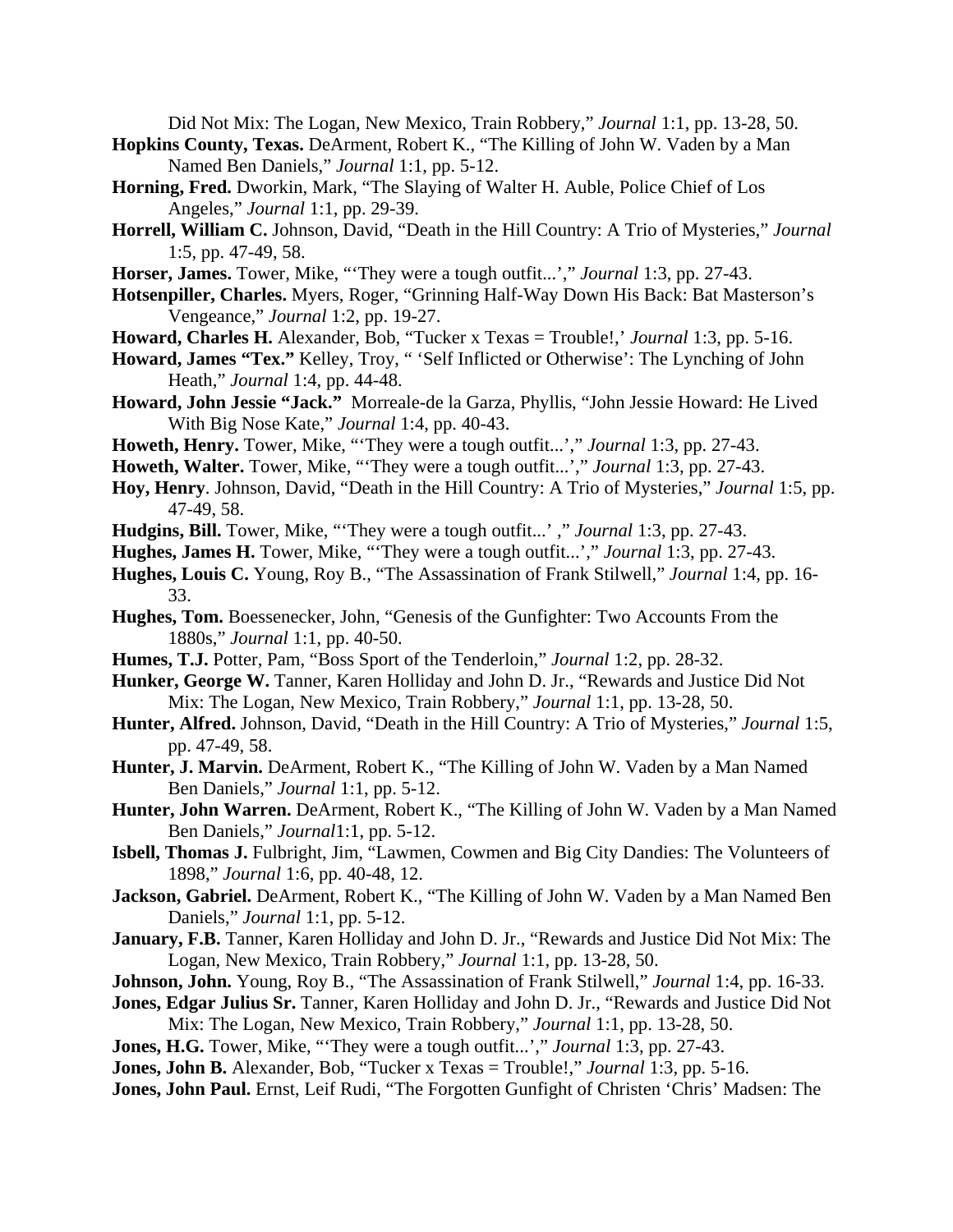Harrah State Bank Robbery," *Journal* 1:6, pp. 23-39.

**Jones, T.S.** Myers, Roger, "Grinning Half-Way Down His Back: Bat Masterson's Vengeance," *Journal* 1:2, pp. 19-27.

#### **Julian, Ed.**

DeArment, Robert K., "The Killing of John W. Vaden by a Man Named Ben Daniels," *Journal* 1:1, pp. 5-12.

Fulbright, Jim, "Lawmen, Cowmen and Big City Dandies: The Volunteers of 1898," *Journal* 1:6, pp. 40-48, 12.

- **Kandrey, Barney.** See Quigg, Frank.
- **Kelly, Allen.** Boessenecker, John, "Genesis of the Gunfighter: Two Accounts From the 1880s," *Journal* 1:1 pp. 40-50.
- **Kelly, Daniel.** Kelley, Troy, " 'Self Inflicted or Otherwise': The Lynching of John Heath," *Journal* 1:4, pp. 44-48.
- **Kennedy (Kenedy?), Edward.** Dworkin, Mark, "The Slaying of Walter H. Auble, Police Chief of Los Angeles," *Journal* 1:1, pp. 29-39.
- **Kerber, Charles.** Alexander, Bob, "Tucker x Texas = Trouble!," *Journal* 1:3, pp. 5-16.
- **Kersey, \_\_\_.** Penn, Chris, "Harry Brown: Express Messenger," *Journal* 1:2, pp. 33-42.
- **Kerwood, James.** Tower, Mike, "'They were a tough outfit...'," *Journal* 1:3, pp. 27-43.
- **Kinkade, Andrew.** Penn, Chris, "Harry Brown: Express Messenger," *Journal* 1:2, pp. 33-42.
- **Kinney, John.** Alexander, Bob, "Tucker x Texas = Trouble!," *Journal* 1:3, pp. 5-16.
- **Kirkpatrick, H.H.** Tower, Mike, "'They were a tough outfit...'," *Journal* 1:3, pp. 27-43.
- **Klaine, Nicholas.** Myers, Roger, "Grinning Half-Way Down His Back: Bat Masterson's Vengeance," *Journal* 1:2, pp. 19-27.
- **Kyle, James.** Young, Roy B., "The Assassination of Frank Stilwell," *Journal* 1:4, pp. 16-33.
- **Laird, Lawrence.** Tower, Mike, "'They were a tough outfit...'," *Journal* 1:3, pp. 27-43.
- **Lamborn, Edward.** Tanner, Karen Holliday and Tanner, John D. Jr., "A Tale of Two Photographs: Will 'Black Jack' Christian." *Journal* 1:4, pp. 9-15, 33.
- **Law, George.** Lee, Jane Matson and Dworkin, Mark, "Virgil Earp's Sojourn in Portland and His Portland Family," *Journal* 1:5, pp. 6-16.
- **Leahy, Richard V. "Dick."** Ernst, Leif Rudi, "The Forgotten Gunfight of Christen 'Chris' Madsen: The Harrah State Bank Robbery," *Journal* 1:6, pp. 23-39.
- **Lee, [Dr.?] C.M. ("Iron Galled Kid"?).** Tower, Mike, "'They were a tough outfit...'," *Journal* 1:3, pp. 27-43.
- **Lee, Frank.** Tower, Mike, "'They were a tough outfit...'," *Journal* 1:3, pp. 27-43.
- **Lee, Oliver.** Recko, Corey, "The Life of Pinkerton Operative John C. Fraser," *Journal* 1:2, pp. 5-18.
- **Leverson, Montague Richard.** Nolan, Frederick, "The Full Monty: Lincoln County War agitator with a very suspect background," *Journal* 1:6, pp. 3-12.
- **Lewis, Bob.** Hornung, Chuck, "Gunsmoke at Capitan," *Journal* 1:3, pp. 17-22.
- **Lewis, Younger "Kid" (Elmer?).** Young, Roy B., "Two Outlaws Hanged by a Mob," *Journal* 1:3, pp. 48-50.
- **Light, Charles Hamilton "Ham."** Young, Roy B., "The Assassination of Frank Stilwell," *Journal* 1:4, pp. 16-33.
- **Light, Evander.** Penn, Chris, "Harry Brown: Express Messenger," *Journal* 1:2, pp, 33-42.
- **Lilly, U.S. Marshal Tom E.** Tanner, Karen Holliday and John D. Jr., "Rewards and Justice Did Not Mix: The Logan, New Mexico, Train Robbery," *Journal* 1:1, pp. 13-28, 50.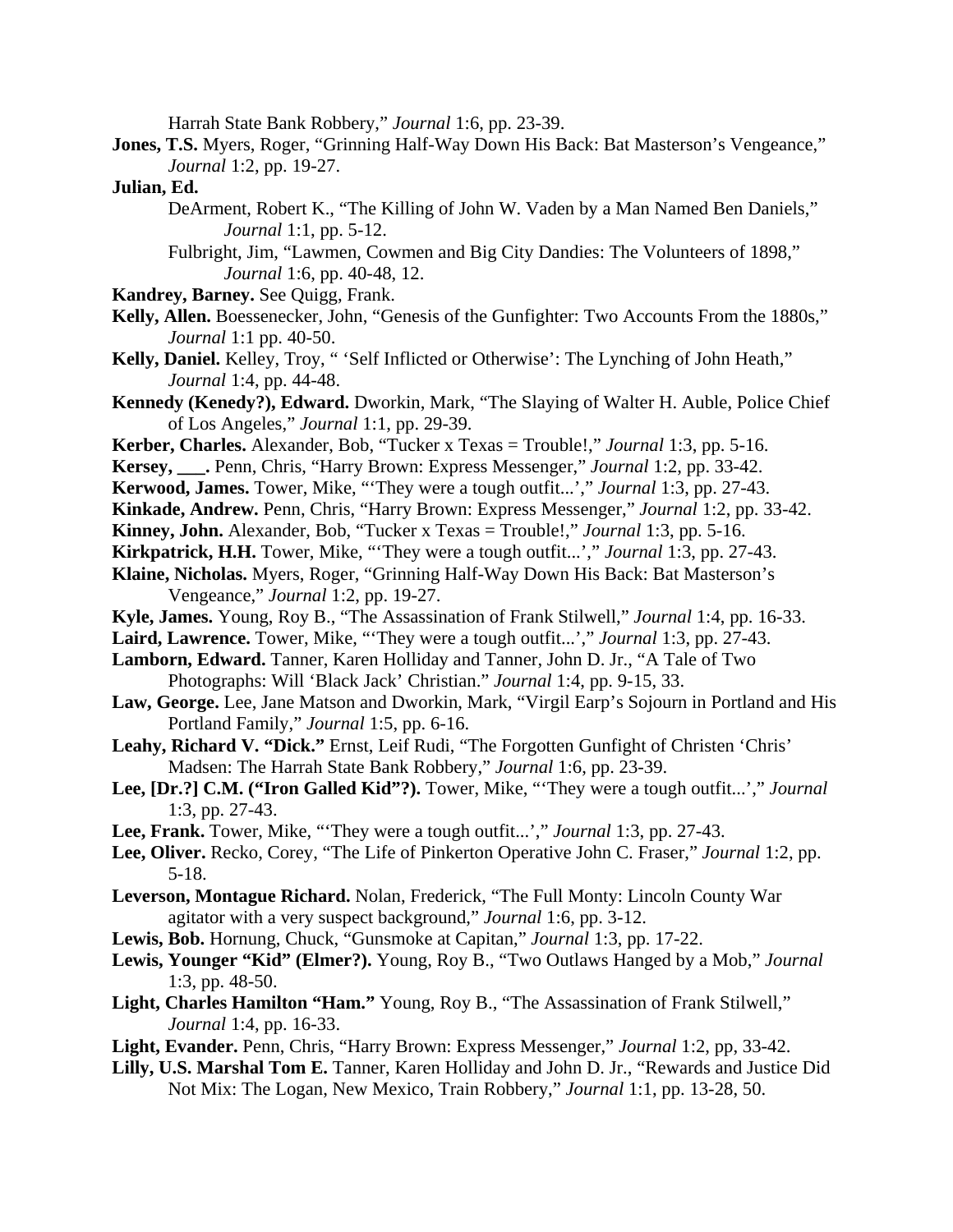**Lindsey, Selden T.** Tower, Mike, "'They were a tough outfit...'," *Journal* 1:3, pp. 27-43.

**Llewellyn, Morgan.** Recko, Corey, "The Life of Pinkerton Operative John C. Fraser," *Journal* 1:2, pp. 5-18.

**Llewellyn, William H. H.**

 Recko, Corey, "The Life of Pinkerton Operative John C. Fraser," *Journal* 1:2, pp. 5-18. Tanner, Karen Holliday and John D. Jr., "Rewards and Justice Did Not Mix: The Logan, New Mexico, Train Robbery," *Journal* 1:1, pp. 13-28, 50.

**Logan, Eugene.** Tanner, Karen Holliday and John D. Jr., "Rewards and Justice Did Not Mix: The Logan, New Mexico, Train Robbery," *Journal* 1:1, pp. 13-28, 50.

# **Logan, Harvey ("Kid Curry").**

Buck, Daniel, "Gone But Not Forgotten: Butch & Sundance Wanted Poster in Patagonia," *Journal* 1:3, pp. 44-47, 50.

- **Logan, New Mexico.** Tanner, Karen Holliday and John D. Jr., "Rewards and Justice Did Not Mix: The Logan, New Mexico, Train Robbery," *Journal* 1:1, pp. 13-28, 50.
- **Long, Elisha Van Buren.** Tanner, Karen Holliday and John D. Jr., "Rewards and Justice Did Not Mix: The Logan, New Mexico, Train Robbery, *Journal* 1:1, pp. 13-28, 50.
- **Long, Jack.** Nolan, Frederick, "The Full Monty: Lincoln County War agitator with a very suspect background," *Journal* 1:6, pp. 3-12.
- **Longabaugh, Harry ("Sundance Kid").**

Buck, Daniel, "Gone But Not Forgotten: Butch & Sundance Wanted Poster in Patagonia," *Journal* 1:3, pp. 44-47, 50.

- **Los Angeles, California.** Dworkin, Mark, "The Slaying of Walter H. Auble, Police Chief of Los Angeles," *Journal* 1:1, pp. 29-39.
- **Loomis, John A.** DeArment, Robert K., "The Killing of John W. Vaden by a Man Named Ben Daniels," *Journal* 1:1, pp. 5-12.
- **Lowe, E.E.** Tower, Mike, "'They were a tough outfit...'," *Journal* 1:3, pp. 27-43.
- **Lowe, W.S.** Tower, Mike, "'They were a tough outfit...'," *Journal* 1:3, pp. 27-43.
- **Lowenstein, Moritz.** Alexander, Bob, "Tucker x Texas = Trouble!," *Journal* 1:3, pp. 5-16.
- **Lucy, Jeremiah.** Morreale-de la Garza, Phyllis, "John Jessie Howard: He Lived With Big Nose Kate," *Journal* 1:4, pp. 40-43.
- **Lyford, Dr. L. Dexter.** Young, Roy B., "The Assassination of Frank Stilwell," *Journal* 1:4, pp. 16-33.
- **Madsen, Deputy U.S. Marshal Christen "Chris."**
	- Ernst, Leif Rudi, "The Forgotten Gunfight of Christen 'Chris' Madsen: The Harrah State Bank Robbery," *Journal* 1:6, pp. 23-39.
	- Fulbright, Jim, "Lawmen, Cowmen and Big City Dandies: The Volunteers of 1898," *Journal* 1:6, pp. 40-48, 12.
	- Tanner, Karen Holliday and John D. Jr., "Rewards and Justice Did Not Mix: The Logan, New Mexico, Train Robbery," *Journal* 1:1, pp. 13-28, 50.
- **Madsen, Christian R. "Reno."** Ernst, Leif Rudi, "The Forgotten Gunfight of Christen 'Chris' Madsen: The Harrah State Bank Robbery," *Journal* 1:6, pp. 23-39.
- **Marden, Leo W.** Dworkin, Mark, "The Slaying of Walter H. Auble, Police Chief of Los Angeles," *Journal* 1:1, pp. 29-39.
- **Marshall, James.** Penn, Chris, "Harry Brown: Express Messenger," *Journal* 1:2, pp. 33-42.
- **Mason, L.L.** Tower, Mike, "'They were a tough outfit...'," *Journal* 1:3, pp. 27-43.
- **Mason County [TX] War.** Hatley, Allen, "Refugees from the Mason County War, *Journal* 1:3,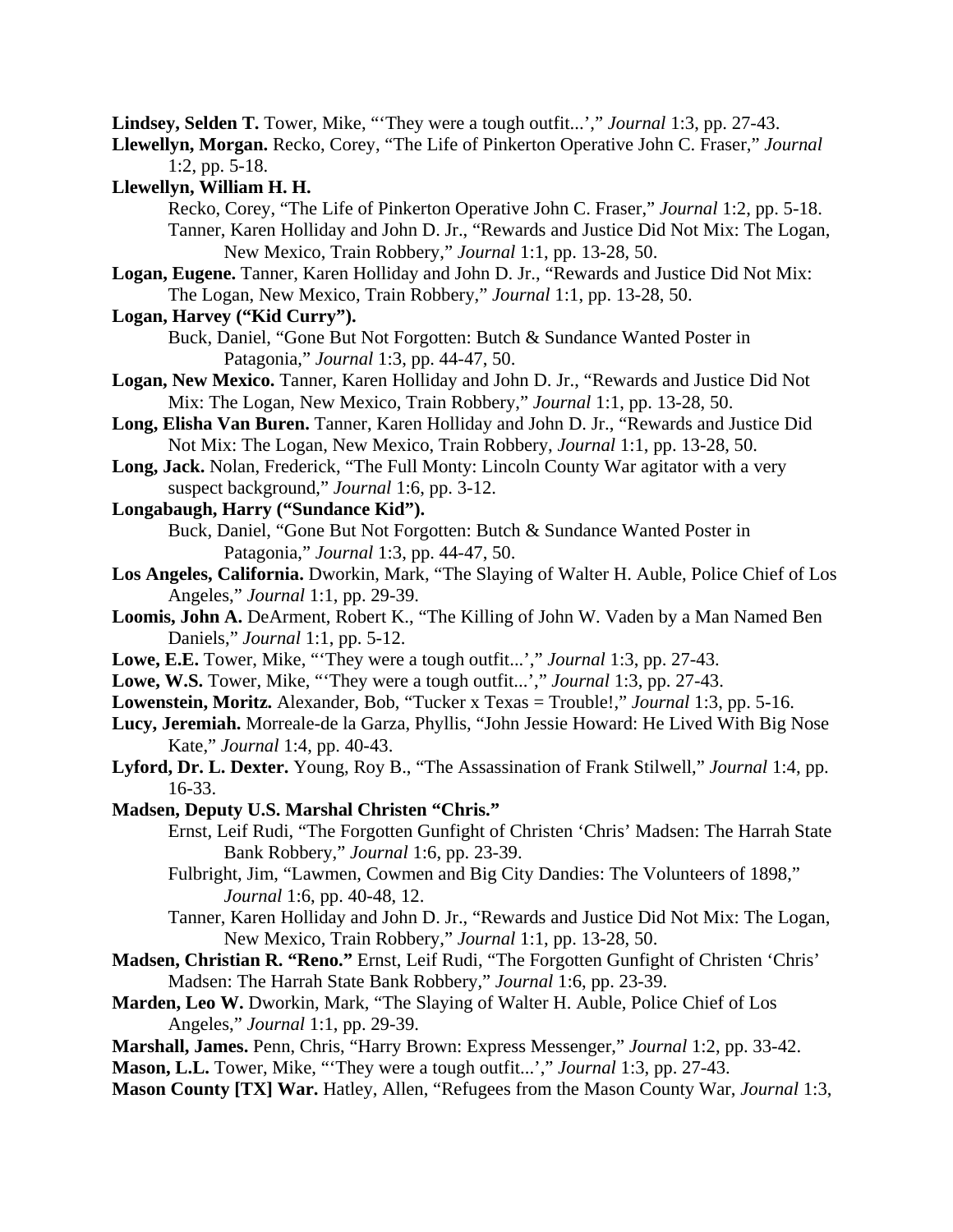p.3.

**Masterson, Ed.** Penn, Chris, "Harry Brown: Express Messenger," *Journal* 1:2, pp. 33-42. **Masterson, William Barclay "Bat."** 

- DeArment, Robert K., "Outstanding Bad Men as Viewed in 1904," *Journal* 1:3, pp. 22- 26.
- DeArment, Robert K., " 'Four Awful Bad Men'," *Journal* 1:4, pp. 34-38, 48.

Myers, Roger, "Grinning Half-Way Down His Back: Bat Masterson's Vengeance," *Journal* 1:2, pp. 19-27.

Penn, Chris, "Harry Brown: Express Messenger," *Journal* 1:2, pp. 33-42.

- Young, Roy B., "The Assassination of Frank Stilwell," *Journal* 1:4, pp. 16-33.
- **Mather, "Mysterious Dave."** DeArment, Robert K., "Outstanding Bad Men as Viewed in 1904," *Journal* 1:3, pp. 23-26.
- **Mauck, Charles W.** Ernst, Robert R., "A Marshal Killed-A Killer Tried," *Journal* 1:5, pp. 36- 46.
- **Maverick County, Texas.** DeArment, Robert K., "The Killing of John W. Vaden by a Man Named Ben Daniels," *Journal* 1:1, pp. 5-12.
- **Mayer, F.** DeArment, Robert K., "The Killing of John W. Vaden by a Man Named Ben Daniels," *Journal* 1:1, pp. 5-12.
- **McAlester, J.J.** Tower, Mike, "'They were a tough outfit...'," *Journal* 1:3, pp. 27-43.
- **McAlister, John A.** Tower, Mike, "'They were a tough outfit...'," *Journal* 1:3, pp. 27-43.
- **McBride, A.W.** Tower, Mike, "'They were a tough outfit...'," *Journal* 1:3, pp. 27-43.
- **McBride, John E.** Alexander, Bob, "Tucker x Texas = Trouble!," *Journal* 1:3, pp. 5-16.
- **McCall, Jack.** Young, Roy B., "Moses Embree Milner 'California Joe'," *Journal* 1:6, pp. 49-52.
- **McCall, William Henry Harrison.** Young, Roy B., "William H.H. McCall," *Journal* 1:5, pp. 50-51.
- **McCluskey, Arthur.** Ellison, Douglas W., "The West's Bloodiest Duel–Never Happened!," *Journal* 1:5, pp. 17-30.
- **McCluskey, Mike.** Ellison, Douglas W., "The West's Bloodiest Duel–Never Happened!," *Journal* 1:5, pp. 17-20.
- **McCoombs, J.E.** Tower, Mike, "'They were a tough outfit...'," *Journal* 1:3, pp. 27-43.
- **McCreight, W.T.** Penn, Chris, "Harry Brown: Express Messenger," *Journal* 1:2, pp. 33-42.
- **McDonald, John "Black Jack."** Tanner, Karen Holliday and Tanner, John D. Jr., "A Tale of Two Photographs: Will 'Black Jack' Christian," *Journal* 1:4, pp. 8-15, 33.
- **McDonald, Robert.** Boessenecker, John, "Genesis of the Gunfighter: Two Accounts From the 1880s," *Journal* 1:1, pp. 40-50.
- **McDowell, Milt.** Young, Roy B., "The Assassination of Frank Stilwell," *Journal* 1:4, pp. 16-33.
- **McGinty, William M. "Billy."** Fulbright, Jim, "Lawmen, Cowmen and Big City Dandies: the Volunteers of 1898," *Journal* 1:6, pp. 40-48, 12.
- **McIntosh, William O.** Tanner, Karen Holliday and John D. Jr., "Rewards and Justice Did Not Mix: The Logan, New Mexico, Train Robbery," *Journal* 1:1, pp. 13-28, 50.
- **McKinney, James.** DeArment, Robert K., "Outstanding Bad Men as Viewed in 1904," *Journal* 1:3, pp. 23-26.
- **McLintock, Jim.** Fulbright, Jim, "Lawmen, Cowmen and Big City Dandies: The Volunteers of 1898," *Journal* 1:6, pp. 40-48, 12.
- **McMaster, Sherman.** Young, Roy B., "The Assassination of Frank Stilwell," *Journal* 1:4, pp. 16-33.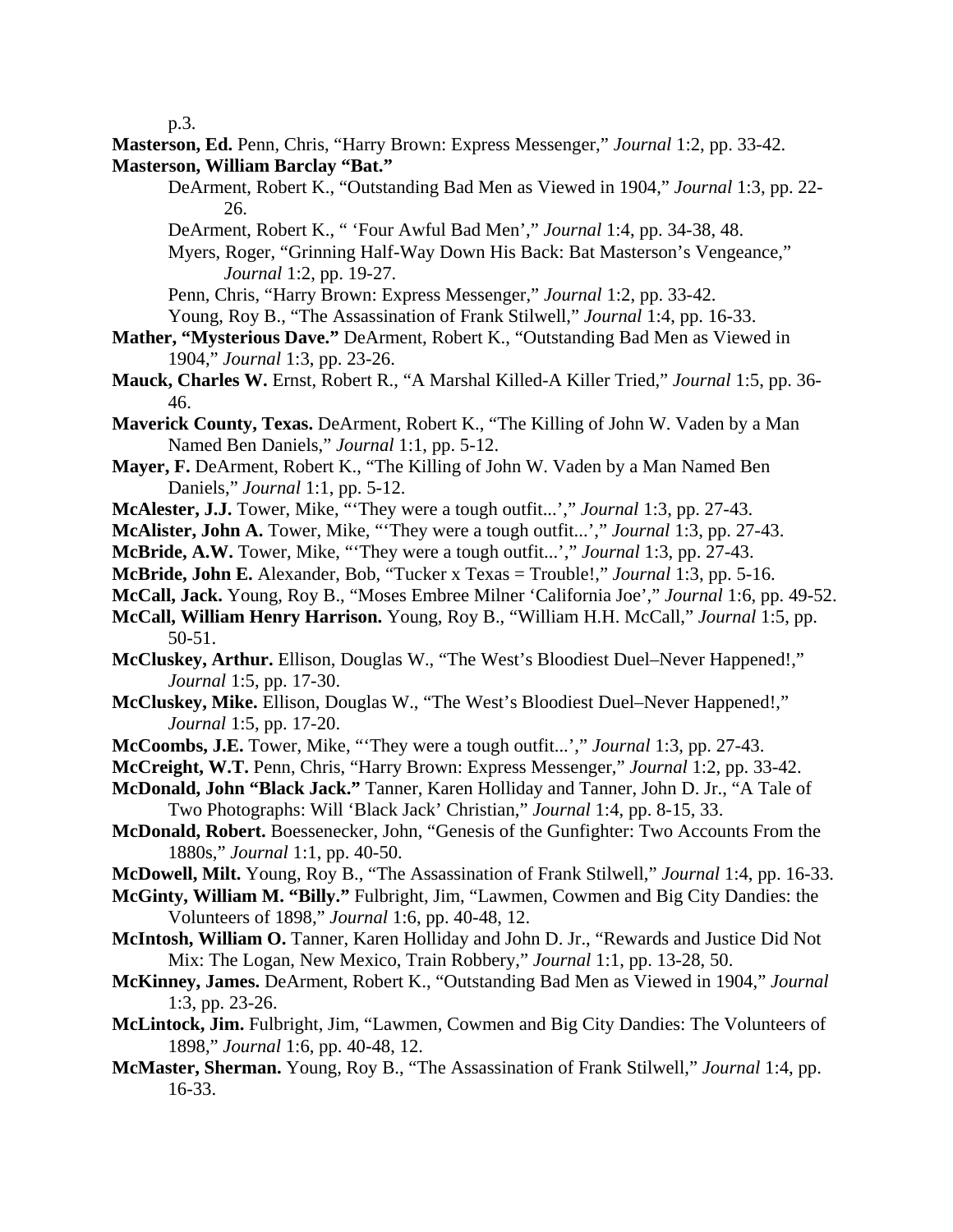**McNally, Joe.** Tower, Mike, "'They were a tough outfit...'," *Journal* 1:3, pp. 27-43.

**McNew, William.** Recko, Corey, "The Life of Pinkerton Operative John C. Fraser," *Journal* 1:2, pp. 5-18.

- **McParland, James.** Recko, Corey, "The Life of Pinkerton Operative John C. Fraser," *Journal* 1:2, pp. 5-18.
- **McPherson, Aimee Semple.** Recko, Corey, "The Life of Pinkerton Operative John C. Fraser," *Journal* 1:2, pp. 5-18.
- **McPherson, Zerah "Zay."** Tanner, Karen Holliday and John D. Jr., "Rewards and Justice Did Not Mix: The Logan, New Mexico, Train Robbery," *Journal* 1:1, pp. 13-28, 50.
- **McSween, Alexander Anderson.** Nolan, Frederick, "The Full Monty: Lincoln County War agitator with a very suspect background," *Journal* 1:6, pp. 3-12.
- **McSween, Susan.** Nolan, Frederick, " The Full Monty: Lincoln County War agitator with a very suspect background," *Journal* 1:6, pp. 3-12.
- **Meade, William Kidder.** Tanner, Karen Holliday and Tanner, John D. Jr., "A Tale of Two Photographs: Will 'Black Jack' Christian," *Journal* 1:4, pp. 9-15, 33.
- **Meadows, John.** Recko, Corey, "The Life of Pinkerton Operative John C. Fraser," *Journal* 1:2, pp. 5-18.
- **Meagher, John.** Lee, Jane Matson and Dworkin, Mark, "Virgil Earp's Sojourn in Portland and His Portland Family," *Journal* 1:5, pp. 6-16.
- **Mears, Sheriff J.W.** DeArment, Robert K., "The Killing of John W. Vaden by a Man Named Ben Daniels," *Journal* 1:1, pp. 5-12.
- **Medler, Edward L.** Tanner, Karen Holliday and John D. Jr., "Rewards and Justice Did Not Mix: The Logan, New Mexico, Train Robbery," *Journal* 1:1, pp. 13-28, 50.
- **Menard County, Texas.** DeArment, Robert K., "The Killing of John W. Vaden by a Man Named Ben Daniels," *Journal* 1:1, pp. 5-12.
- **Meredith, William L.** Potter, Pam, "Boss Sport of the Tenderloin," *Journal* 1:2, pp. 28-32.
- **Meyer, Charles H.** Young, Roy B., "The Assassination of Frank Stilwell," *Journal* 1:4, pp. 16- 33.
- **Miller, Abram.** Hornung, Chuck. "Gunsmoke at Capitan," *Journal* 1:3, pp. 17-22.
- **Miller, Ely "Slick."** recko, Corey, "The Life of Pinkerton Operative John C. Fraser," *journal* 1:2, pp. 5-18.
- **Miller, J.P.** Alexander, Bob, "Tucker x Texas = Trouble!," *Journal* 1:3, pp. 5-16.
- **Miller, Jim.** Tower, Mike, "'They were a tough outfit...'," *Journal* 1:3, pp. 27-43.
- **Miller, William N. "Billy."** Young, Roy B., "The Assassination of Frank Stilwell," *Journal* 1:4, pp. 16-33.
- **Mills, Chief Justice William J.** Tanner, Karen Holliday and John D. Jr., "Rewards and Justice Did Not Mix: The Logan, New Mexico, Train Robbery," *Journal* 1:1, pp. 13-28, 50.
- **Milner, Moses Embree "California Joe."** Young, Roy B., "Moses Embree Milner 'California Joe,' " *Journal* 1:6, pp. 49-52.
- **Mitchell, William H.** Fulbright, Jim, "Lawmen, Cowmen and Big City Dandies: The Volunteers of 1898," *Journal* 1:6, pp. 40-48, 12.
- **Montgomery, Tom.** Tower, Mike, "'They were a tough outfit...'," *Journal* 1:3, pp. 27-43.
- **Moore, \_\_\_.** Ernst, Leif Rudi, "The Forgotten Gunfight of Christen 'Chris' Madsen: The Harrah State Bank Robbery," *Journal* 1:6, pp. 23-39.
- **Moore, Frank.** Tower, Mike, "'They were a tough outfit...'," *Journal* 1:3, pp. 27-43.
- **Moore, Jess.** Morreale-de la Garza, Phyllis, "John Jessie Howard: He Lived With Big Nose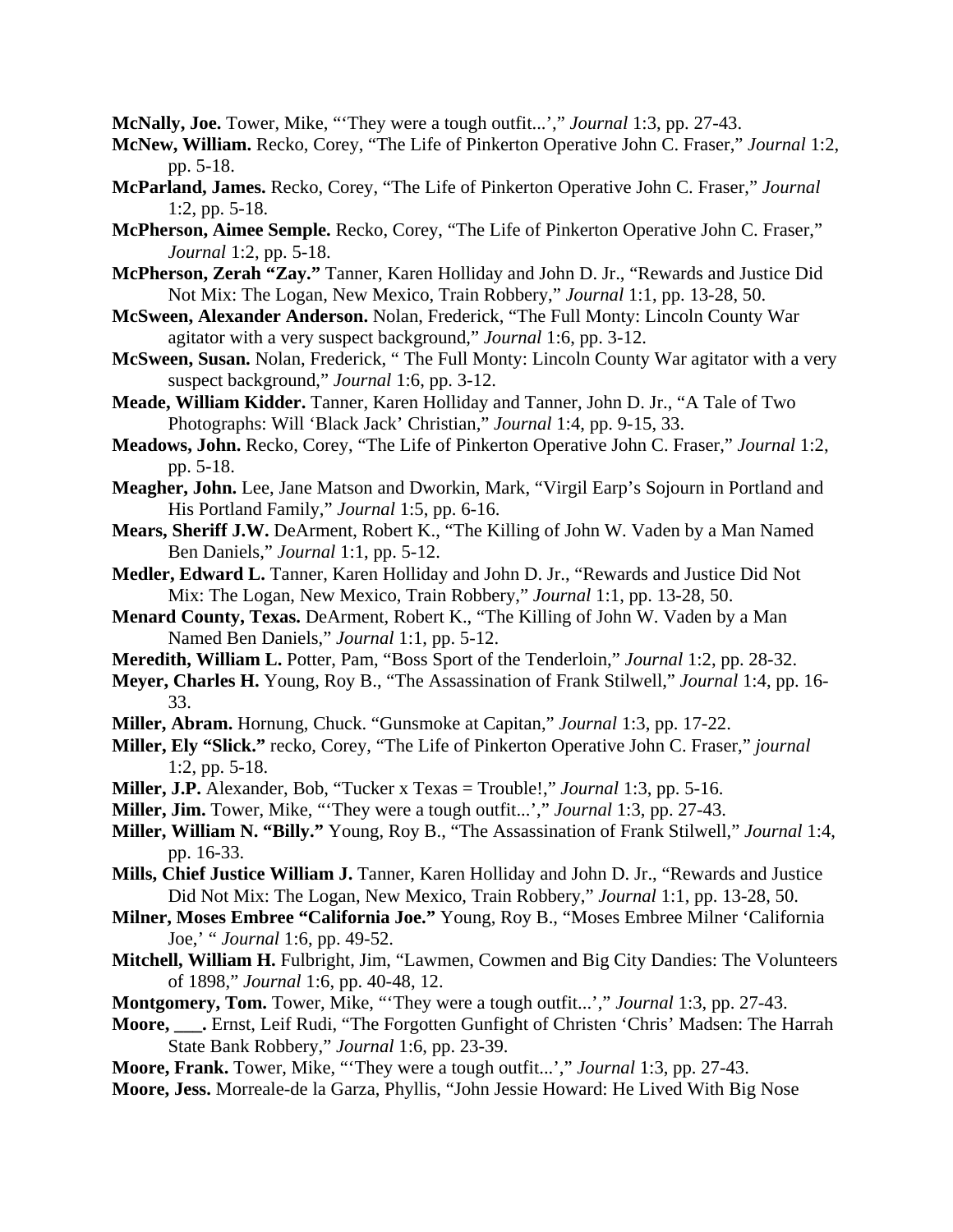Kate," *Journal* 1:4, pp. 40-43.

- **Morgan, Joe.** Recko, Corey, "The Life of Pinkerton Operative John C. Fraser," *Journal* 1:2, pp. 5-18.
- **Morphy, William N.** Myers, Roger, "Grinning Half-Way Down His Back: Bat Masterson's Vengeance," *Journal* 1:2, pp. 19-27.
- **Morrow, "Prairie Dog Dave."** Penn, Chris, "Harry Brown: Express Messenger, *Journal* 1:2, pp. 33-42.
- **Mortimer, Charles E.** Alexander, Bob, "Tucker x Texas = Trouble!," *Journal* 1:3, pp. 5-16.
- **Mossman, Burton W.** DeArment, Robert K., "Outstanding Bad Men as Viewed in 1904," *Journal* 1:3, pp. 23-26.
- **Murphy, John.** Young, Roy B., "The Assassination of Frank Stilwell," *Journal* 1:4, pp. 16-33.
- **Muxlow, Lorrin D. "Lon."** Fulbright, Jim, "Lawmen, Cowmen and Big City Dandies: The Volunteers of 1898," *Journal* 1:6, pp. 40-48, 12.
- **Neagle, David.** Boessenecker, John, "Genesis of the Gunfighter: Two Accounts From the 1880s," *Journal* 1:1, pp. 40-50.
- **Needles, Tom.** Tower, Mike, "'They were a tough outfit...'," *Journal* 1:3, pp. 27-43.
- **Neill, Hyman G. (Hoodoo Brown).** Boessenecker, John, "Genesis of the Gunfighter: Two Accounts From the 1880s," *Journal* 1:1, pp. 40-50.
- **Nestor, Robert "Bob." ("Squeaky")** Tower, Mike, "'They were a tough outfit...'," *Journal* 1:3, pp. 27-43.
- **Newby, Charles H.** Tanner, Karen Holliday and John D. Jr., "Rewards and Justice Did Not Mix: The Logan, New Mexico, Train Robbery," *Journal* 1:1, pp. 13-28, 50.
- **Newcomb, Dr. J.F.** Tower, Mike, "'They were a tough outfit...'," *Journal* 1:3, pp. 27-43.
- **Newcomb, Tom** Young, Roy B., "Moses Embree Milner 'California Joe'," *Journal* 1:6, pp. 49- 52.
- **Nichols, Ben.** Myers, Roger, "Grinning Half-Way Down His Back: Bat Masterson's Vengeance," *Journal* 1:2, pp. 19-27.
- **Nolly, Albert.** Kelley, Troy, " 'Self Inflicted or Otherwise': The Lynching of John Heath," *Journal* 1:4, pp. 44-48.
- **Norris, Wes.** Tower, Mike, "'They were a tough outfit...'," *Journal* 1:3, pp. 27-43.
- **Nunez, Mariana.** Alexander, Bob, "Tucker x Texas = Trouble!," *Journal* 1:3, pp. 5-16.
- **Nunez, Pablo.** Alexander, Bob, "Tucker x Texas = Trouble!," *Journal* 1:3, pp. 5-16.
- **O'Connor, Washington.** Myers, Roger, "Grinning Half-Way Down His Back: Bat Masterson's Vengeance," *Journal* 1:2, pp. 19-27.
- **Omohundro, J.B. "Texas Jack."** DeArment, Robert K., "Outstanding Bad Men as Viewed in 1904," *Journal* 1:3, pp. 23-26.
- **O'Neill, William Owen "Buckey."** Fulbright, Jim, "Lawmen, Cowmen and Big City Dandies: The Volunteers of 1898," *Journal* 1:6, pp. 40-48, 12.
- **Orchard, Harry.** Fulbright, Jim, "Lawmen, Cowmen and Big City Dandies: The Volunteers of 1898," *Journal* 1:6, pp. 40-48, 12.
- **Otto, Constance.** Nolan, Frederick, "The Full Monty: Lincoln County War agitator with a very suspect background," *Journal* 1:6, pp. 3-12.
- **Owens, Deputy U.S. Marshal J.G.** Dworkin, Mark, "The Slaying of Walter H. Auble, Police Chief of Los Angeles," *Journal* 1:1, pp. 29-39.
- **Packard, T.J.** DeArment, Robert K., "Outstanding Bad Men as Viewed in 1904," *Journal* 1:3, pp. 23-26.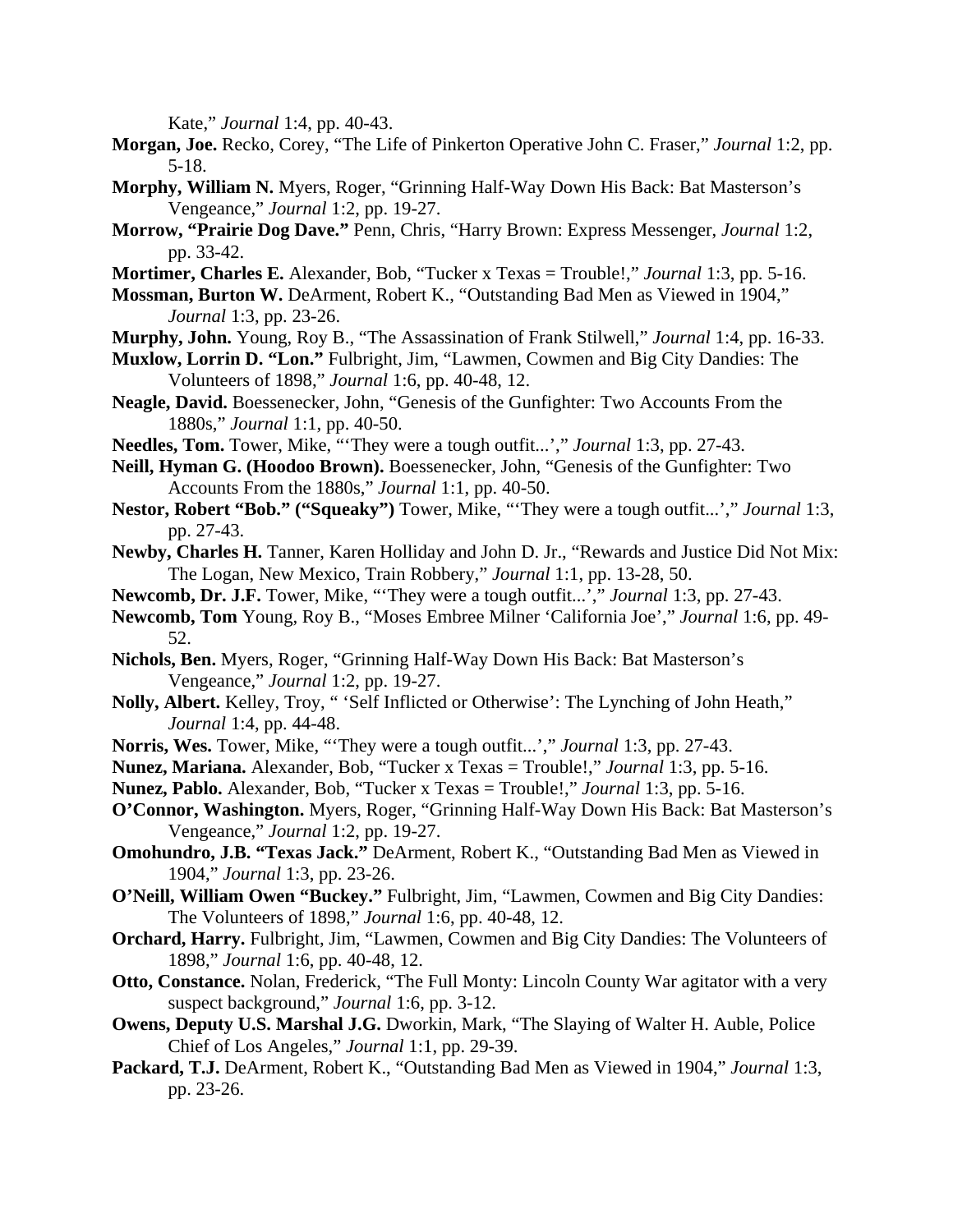- Paddock, Dick. Boessenecker, John, "Genesis of the Gunfighter: Two Accounts From the 1880s," *Journal* 1:1, pp. 40-50.
- Paine, Chevalier Ira. Boessenecker, John, "Genesis of the Gunfighter: Two Accounts From the 1880s," *Journal* 1:1, pp. 40-50.
- **Palmer, George ("Iron Galled Kid?").** Tower, Mike, "'They were a tough outfit...'," *Journal* 1:3,

pp,. 27-43.

- Pardee, Lubien. Kelley, Troy, "Self Inflicted or Otherwise': The Lynching of John Heath," *Journal* 1:4, pp. 44-48.
- **Parker, Emma.** Lee, Jane Matson and Dworkin, Mark, "Virgil Earp's Sojourn in Portland and His Portland Family," *Journal* 1:5, pp. 6-16.
- **Parker, H.K.** Recko, Corey, "The Life of Pinkerton Operative John C. Fraser," *Journal* 1:2, pp. 5-18.
- **Parker, Isaac C.** Ernst, Robert R., "A Marshal Killed-A Killer Tried," *Journal* 1:5, pp. 36-46. **Parker, Robert Leroy ("Butch Cassidy").**
	- Buck, Daniel, "Gone But Not Forgotten: Butch & Sundance Wanted Poster in Patagonia," *Journal* 1:3, pp. 44-47, 50.

# **Parsons, George Whitwell.**

- Collier, Anne E., "Good Water and Good Roads: The Story of the Desert Signpost Campaign," *Journal* 1:5, pp. 31-35, 30.
	- Kelley, Troy, " 'Self Inflicted or Otherwise': The Lynching of John Heath," *Journal* 1:4, pp. 44-48
	- Young, Roy B., "The Assassination of Frank Stilwell," *Journal* 1:4, pp. 16-33.
- Patterson, J.M. Tower, Mike, "They were a tough outfit...'," *Journal* 1:3, pp. 27-43.
- **Paul, Bob.** Young, Roy B., "The Assassination of Frank Stilwell," *Journal* 1:4, pp. 16-33.
- Peel, Langford "Farmer." Boessenecker, John, "Genesis of the Gunfighter: Two Accounts From the 1880s," *Journal* 1:1, pp. 40-50.
- **Peppin, George Warden.** Nolan, Frederick, "The Full Monty: Lincoln County War agitator with a very suspect background," *Journal* 1:6, pp. 3-12.
- **Perez, Severo.** Hornung, Chuck, "Gunsmoke at Capitan," *Journal* 1:3, pp. 17-22.
- **Perkins, Parson.** Tower, Mike, "'They were a tough outfit...'," *Journal* 1:3, pp. 27-43.
- **Perrier, Richard**. Ernst, Robert R., "A Marshal Killed-A Killer Tried," *Journal* 1:5, pp. 36-46.
- **Perry, Charles C.** Recko, Corey, "The Life of Pinkerton Operative John C. Fraser," *Journal* 1:2, pp. 5-18.
- **Peterson, Bertha.** Recko, Corey, "The Life of Pinkerton Operative John C. Fraser," *Journal* 1:2, pp. 5-18.
- **Pinkerton Detective Agency.** Recko, Corey, "The Life of Pinkerton Operative John C. Fraser," *Journal* 1:2, pp. 5-18.

**Pinkerton, Robert A.**

- Buck, Daniel, "Gone But Not Forgotten: Butch & Sundance Wanted Poster in Patagonia," *Journal* 1:3, pp. 44-47, 50.
- Recko, Corey, "The Life of Pinkerton Operative John C. Fraser," *Journal* 1:2, pp. 5-18.
- **Pinkerton, William.** Recko, Corey, "The Life of Pinkerton Operative John C. Fraser," *Journal* 1:2, pp. 5-18.
- Pinney, Daniel. Kelley, Troy, " 'Self Inflicted or Otherwise': The Lynching of John Heath," *Journal* 1:4, pp. 44-48.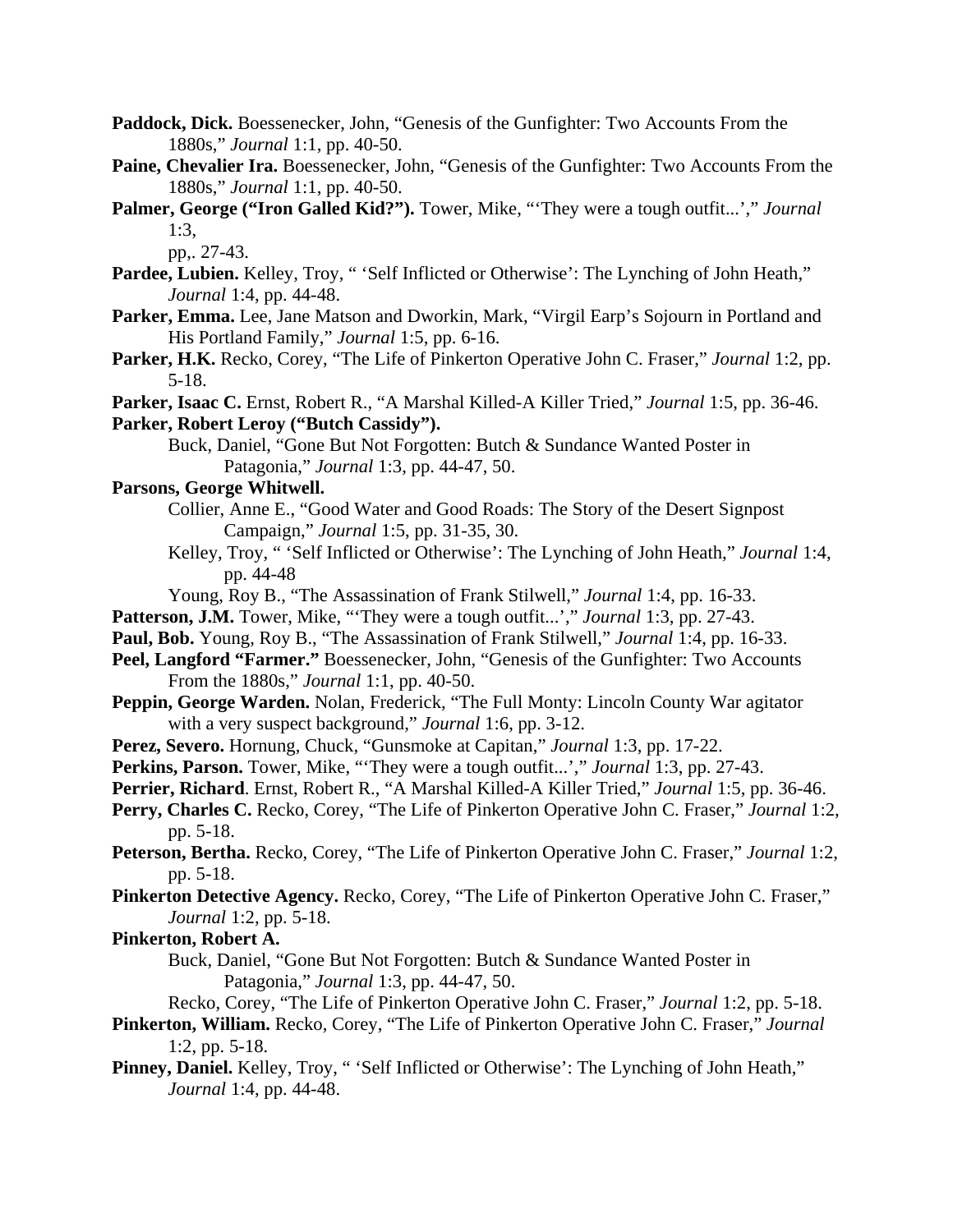- Piper, William. Ernst, Leif Rudi, "The Forgotten Gunfight of Christen 'Chris' Madsen: The Harrah State Bank Robbery," *Journal* 1:6, pp. 23-39.
- **Place, Ethel.** Buck, Daniel, "Gone But Not Forgotten: Butch & Sundance Wanted Poster in Patagonia," *Journal* 1:3, pp. 44-47, 50.
- **Poe, William ("Bill;" Boss Cole").** Tower, Mike, "'They were a tough outfit...'," *Journal* 1:3, pp. 27-43.
- **Powell, A.J.** Tower, Mike, "'They were a tough outfit...'," *Journal* 1:3, pp. 27-43.
- **Preston, Sadie.** Penn, Chris, "Harry Brown: Express Messenger," *Journal* 1:2, pp. 33-42.
- **Preston, Tony.** Penn, Chris, "Harry Brown: Express Messenger," *Journal* 1:2, pp. 33-42.
- **Priest, D.T.** DeArment, Robert K., "The Killing of John W. Vaden by a Man Named Ben Daniels," *Journal* 1:1, pp. 5-12.
- **Purington, Capt. George A.** Nolan, Frederick, "The Full Monty: Lincoln County War agitator with a very suspect background," *Journal* 1:6, pp. 3-12.
- **Quigg, Frank.** Ernst, Leif Rudi, "The Forgotten Gunfight of Christen 'Chris' Madsen: The Harrah State Bank Robbery," *Journal* 1:6, pp. 23-39.
- **Ramsey, Charles.** Tower, Mike, "They were a tough outfit...'," *Journal* 1:3, pp. 27-43.
- **Rawlings, W.H.** Tower, Mike, "'They were a tough outfit...'," *Journal* 1:3, pp. 27-43.
- **Reighard, George.** Myers, Roger, "Grinning Half-Way Down His Back: Bat Masterson's Vengeance," *Journal* 1:2, pp. 19-27.
- **Reymond, Numa.** Recko, Corey, "The Life of Pinkerton Operative John C. Fraser," *Journal* 1:2, pp. 5-18.
- **Reynolds, Lige.** DeArment, Robert K., "The Killing of John W. Vaden by a Man Named Ben Daniels," *Journal* 1:1, pp. 5-12.
- **Riley, Jack.** Boessenecker, John, "Genesis of the Gunfighter: Two Accounts From the 1880s," *Journal* 1:1, pp. 40-50.
- **Riley, Kinch.** Penn, Chris, "Harry Brown: Express Messenger," *Journal* 1:2, pp. 33-42.
- **Rippey, James W.** Ernst, Leif Rudi, "The Forgotten Gunfight of Christen 'Chris' Madsen: The Harrah State Bank Robbery," *Journal* 1:6, pp. 23-39.
- **Roark, "Big Mike."** Penn, Chris, "Harry Brown: Express Messenger," *Journal* 1:2, pp. 33-42.
- **Roberts, Annie.** Kelley, Troy, " 'Self Inflicted or Otherwise': The Lynching of John Heath," *Journal* 1:4, pp. 44-48.
- **Robinson, George.** Nolan, Frederick, "The Full Monty: Lincoln County War agitator with a very suspect background," *Journal* 1:6, pp. 3-12.
- **Rogers, Clem.** Ernst, Robert R., "A Marshal Killed-A Killer Tried," *Journal* 1:5, pp. 36-46.
- **Rogers, Pearl.** Ernst, Leif Rudi, "The Forgotten Gunfight of Christen 'Chris' Madsen: The Harrah State Bank Robbery," *Journal* 1:6, pp. 23-39.
- **Rogers, William Charles.** Ernst, Robert R., "A Marshal Killed-A Killer tried," *Journal* 1:5, pp. 36-46.
- **Romero, Sheriff Cleofes.** Tanner, Karen Holliday and John D. Jr., "Rewards and Justice Did Not Mix: The Logan, New Mexico, Train Robbery," *Journal* 1:1, pp. 13-28, 50.
- **Roosevelt, Theodore.** Fulbright, Jim, "Lawmen, Cowmen and Big City Dandies: The Volunteers of 1898," *Journal* 1:6, pp. 40-48, 12.
- **Rose, Noah Hamilton.** Tanner, Karen Holliday and Tanner, John D. Jr., "A Tale of Two Photographs: Will 'Black Jack' Christian," *Journal* 1:4, pp. 9-15, 33.
- **Rough Riders.** Fulbright, Jim, "Lawmen, Cowmen and Big City Dandies: the Volunteers of 1898," *Journal* 1:6, pp. 40-48, 12.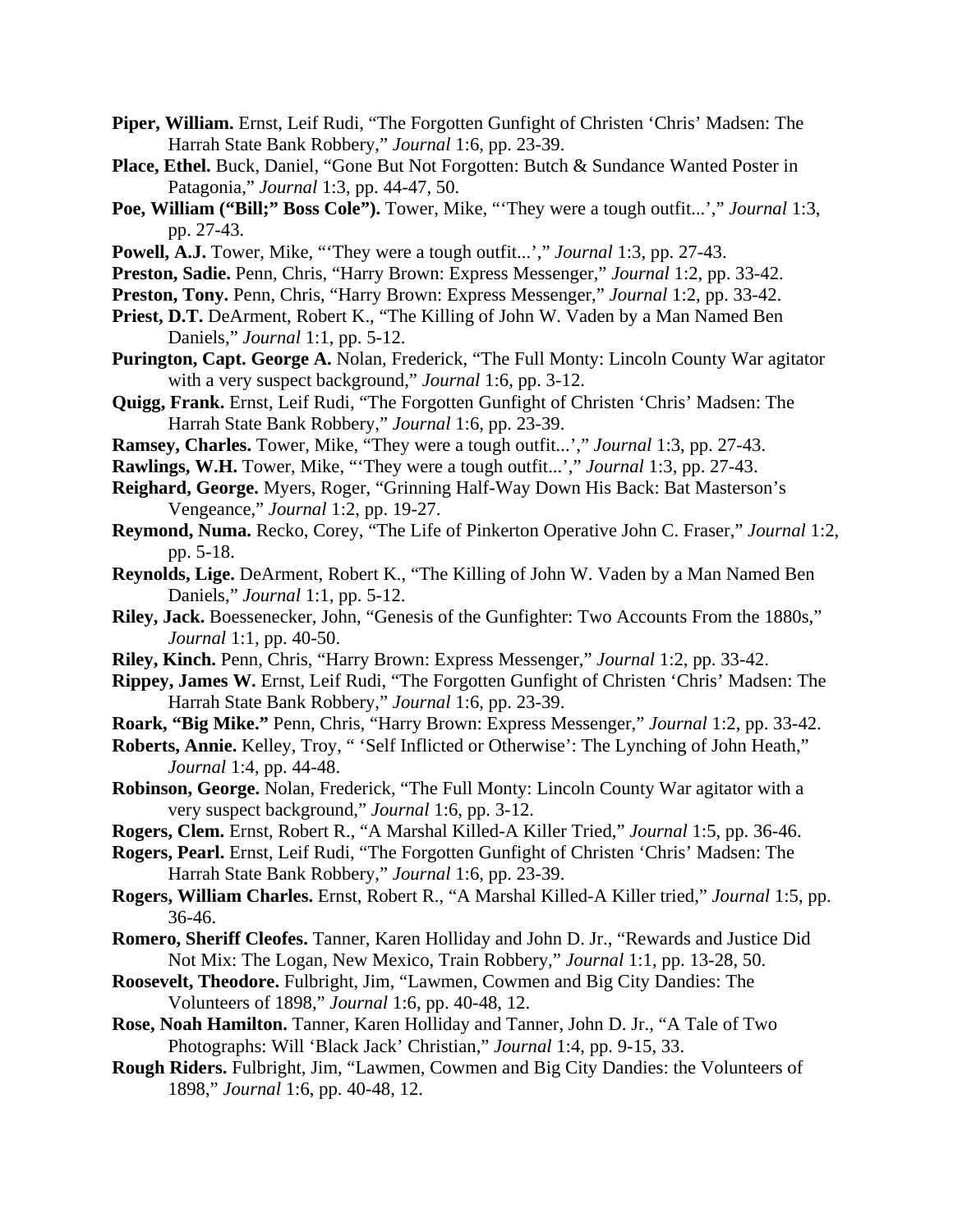**Rudabaugh, Dave.** Penn, Chris, "Harry Brown: Express Messenger," *Journal* 1:2, pp. 33-42.

- **Runnels County, Texas.** DeArment, Robert K., "The Killing of John W. Vaden by a Man Named Ben Daniels," *Journal* 1:1, pp. 5-12.
- **Russell, John Bill.** Tower, mike, "'They were a tough outfit...'," *Journal* 1:3, pp. 27-43.
- **Russell, Sheriff R.R.** DeArment, Robert K., "The Killing of John W. Vaden by a Man Named Ben Daniels," *Journal* 1:1, pp. 5-12.
- **Russie [Rusher?], Robert.** Hornung, Chuck, "Gunsmoke at Capitan," *Journal* 1:3, pp. 17-22.
- **Ryan, Susie.** Tower, Mike, "'They were a tough outfit...'," *Journal* 1:3, pp. 27-43.
- **Rynerson, William A.** Nolan, Frederick, "The Full Monty: Lincoln County War agitator with a very suspect background," *Journal* 1:6, pp. 3-12.
- **Rynning, Thomas.** DeArment, Robert K., "Outstanding Bad Men as Viewed in 1904," *Journal* 1:3, pp. 23-26.
- **Rysdam, Gerrit.** Lee, Jane Matson and Dworkin, Mark, "Virgil Earp's Sojourn in Portland and His Portland Family," *Journal* 1:5, pp. 6-16.
- **Rysdam, Magdalena Catrina Van Velzen.** Lee, Jane Matson and Dworkin, Mark, "Virgil Earp's Sojourn in Portland and His Portland Family," *Journal* 1:5, pp. 6-16.
- **Sample, Omer "Red."** Kelley, Troy, " 'Self Inflicted or Otherwise': The Lynching of John Heath," *Journal* 1:4, pp. 44-48.
- **Samuels, William B.** Tower, Mike, "They were a tough outfit...'," *Journal* 1:3, pp. 27-43.
- **Sayers, William B.** Recko, Corey, "The Life of Pinkerton Operative John C,. Fraser," *Journal* 1:2, pp. 5-18.
- Schurz, Carl. Nolan, Frederick, "The Full Monty: Lincoln County War agitator with a very suspect background," *Journal* 1:6, pp. 3-12.
- **Schweizer, Jacob.** Fulbright, Jim, "Lawmen, Cowmen and Big City Dandies: The Volunteers of 1898," *Journal* 1:6, pp. 40-48, 12.
- Scott, Clifton D. Fulbright, Jim, "Lawmen, Cowmen and Big City Dandies: the Volunteers of 1898," *Journal* 1:6, pp. 40-48, 12.
- **"Scott, George."** See Waitman, George.
- **Scott, Green.** Recko, Corey, "The Life of Pinkerton Operative John C. Fraser," *Journal* 1:2, pp. 5-18.
- **Scott, John.** Tower, Mike, "'They were a tough outfit...'," *Journal* 1:3, pp. 27-43.
- **Scruggs, William.** Tower, Mike, "'They were a tough outfit...'," *Journal* 1:3, pp. 27-43.
- **Selvy, Cade.** Tanner, Karen Holliday and Tanner, John D. Jr., "A Tale of Two Photographs: Will 'Black Jack' Christian," *Journal* 1:4, pp. 9-15, 33.
- **Shadley, Lafayette "Lafe."** Ernst, Robert R., "A Marshal Killed-A Killer Tried," *Journal* 1:5, pp. 36-46.
- **Shield, David.** Nolan, Frederick, "The Full Monty: Lincoln County War agitator with a very suspect background," *Journal* 1:6, pp. 3-12.
- **Shinn, Lloyd.** Myers, Roger, "Grinning Half-Way Down His Back: Bat Masterson's Vengeance," *Journal* 1:2, pp. 19-27.
- **Shipman [Shipmen?], Gus.** Tower, Mike, "'They were a tough outfit...'," *Journal* 1:3, pp. 27- 43.
- **Shipman, Lynn [Shipmen, Louis?].** Tower, Mike, "'They were a tough outfit...'," *Journal* 1:3, pp. 27-43.
- **Short, George Washington.** Johnson, David, "Death in the Hill Country: A Trio of Mysteries," *Journal* 1:5, pp. 47-49, 58.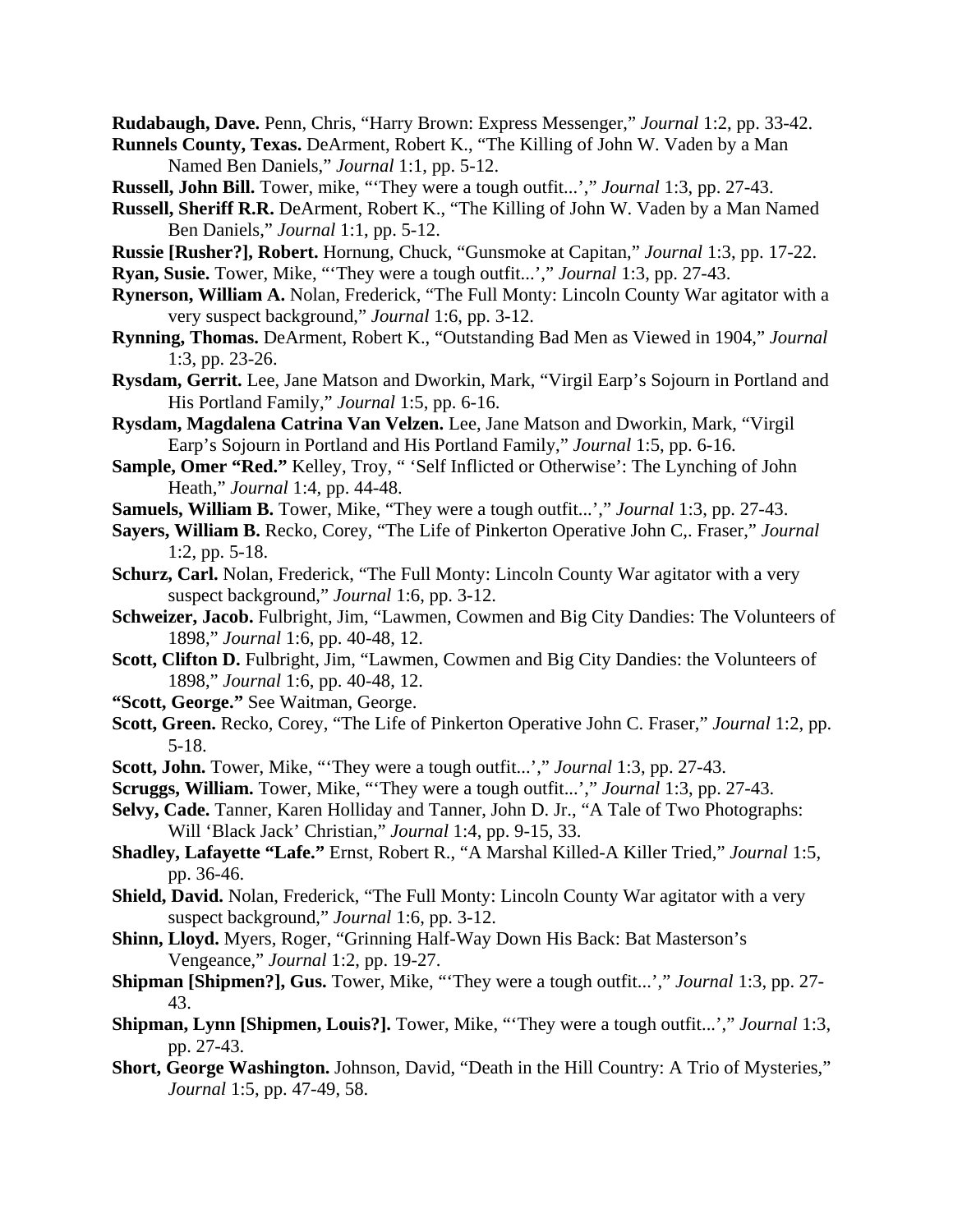**Short, Luke.**

- Boessenecker, John, "Genesis of the Gunfighter: Two Accounts From the 1880s," *Journal* 1:1, pp. 40-50.
- DeArment, Robert K., "Outstanding Bad Men as Viewed in 1904," *Journal* 1:3, pp. 23- 26.

DeArment, Robert K., " 'Four Awful Bad Men'," *Journal* 1:4, pp. 34-38, 48.

- **Short, Marcus L. "Mark."** Johnson, David, "Death in the Hill Country: A trio of Mysteries," *Journal* 1:5, pp. 47-49, 58.
- **Shown, John.** Dworkin, Mark, "The Slaying of Walter H. Auble, Police Chief of Los Angeles, *Journal* 1:1, pp. 29-39.
- **Simmons, George.** Myers, Roger, "Grinning Half-Way Down His Back: Bat Masterson's Vengeance," *Journal* 1:2, pp. 19-27.
- **Simms, William Montgomery.** Fulbright, Jim, "Lawmen, Cowmen and Big City Dandies: The Volunteers of 1898," *Journal* 1:6, pp. 40-48, 12.
- Sinclair, Bob. Boessenecker, John, "Genesis of the Gunfighter: Two Accounts From the 1880s," *Journal* 1:1, pp. 40-50.
- **Siringo, Charles A.** Tanner, Karen Hilliday and Tanner, John D. Jr., "A Tale of two Photographs: Will 'Black Jack' Christian," *Journal* 1:4, pp. 9-15, 33.
- **Skinner, John R.** Ernst, Robert R., "A Marshal Killed-A Killer Tried," *Journal* 1:5, pp. 36-46.
- **Smirl, G.W.** Ernst, Robert R., "A Marshal Killed-A Killer Tried," *Journal* 1:5, pp. 36-46.
- **Smith, Bert.** Dworkin, Mark, "The Slaying of Walter H. Auble, Police Chief of Los Angeles," *Journal* 1:1 pp. 29-39.
- **Smith, C.M.** Tower, Mike, "They were a tough outfit...'," *Journal* 1:3, pp. 27-43.
- Smith, D. Tom. Kelley, Troy, " 'Self Inflicted or Otherwise': The Lynching of John Heath," *Journal* 1:4, pp. 44-48.
- **Smith, Lt. George.** Nolan, Frederick, "The Full Monty: Lincoln County War agitator with a very suspect background," *Journal* 1:6, pp. 3-12.
- **Smith, James W.** Boessenecker, John, "Genesis of the Gunfighter: Two Accounts From the 1880s," *Journal* 1:1, pp. 40-50.
- **Smith, Luther J.** Tanner, Karen Holliday and John D. Jr., "Rewards and Justice Did Not Mix: The Logan, New Mexico, Train Robbery," *Journal* 1:1, pp. 13-28, 50.
- **Smith, Mary Alvira Van de Walker.** Morreale-de la Garza, Phyllis, " John Jessie Howard: He Lived With Big Nose Kate," *Journal* 1:4, pp. 40-43.
- **Smith, Oscar.** Tower, Mike, "'They were a tough outfit...'," *Journal* 1:3, pp. 27-43.
- **Snyder, Ben.** Ernst, Leif Rudi, "The Forgotten Gunfight of Christen 'Chris' Madsen: The Harrah State Bank Robbery," *Journal* 1:6, pp. 23-39.
- **Somervell County, Texas.** DeArment, Robert K., "The Killing of John W. Vaden by a Man Named Ben Daniels," *Journal* 1:1, pp. 5-12.
- **Speeks, Allen.** Tower, Mike, "'They were a tough outfit...'," *Journal* 1:3, pp. 27-43.
- **Spence, Pete.** Young, Roy B., "The Assassination of Frank Stilwell," *Journal* 1:4, pp. 16-33.
- **Springer, William.** Lee, Jane Matson and Dworkin, Mark, "Virgil Earp's Sojourn in Portland and His Portland Family," *Journal* 1:5, pp. 6-16.
- **Stancliff, G.L.** Recko, Corey, "The Life of Pinkerton Operative John C. Fraser," *Journal* 1:2, pp. 5-18.
- **Standefer, Wiley.** Young, Roy B., "William H.H. McCall," *Journal* 1:5, pp. 50-51.
- **Starr, Cale.** Ernst, Robert R., "A Marshal Killed-A Killer Tried," *Journal* 1:5, pp. 36-46.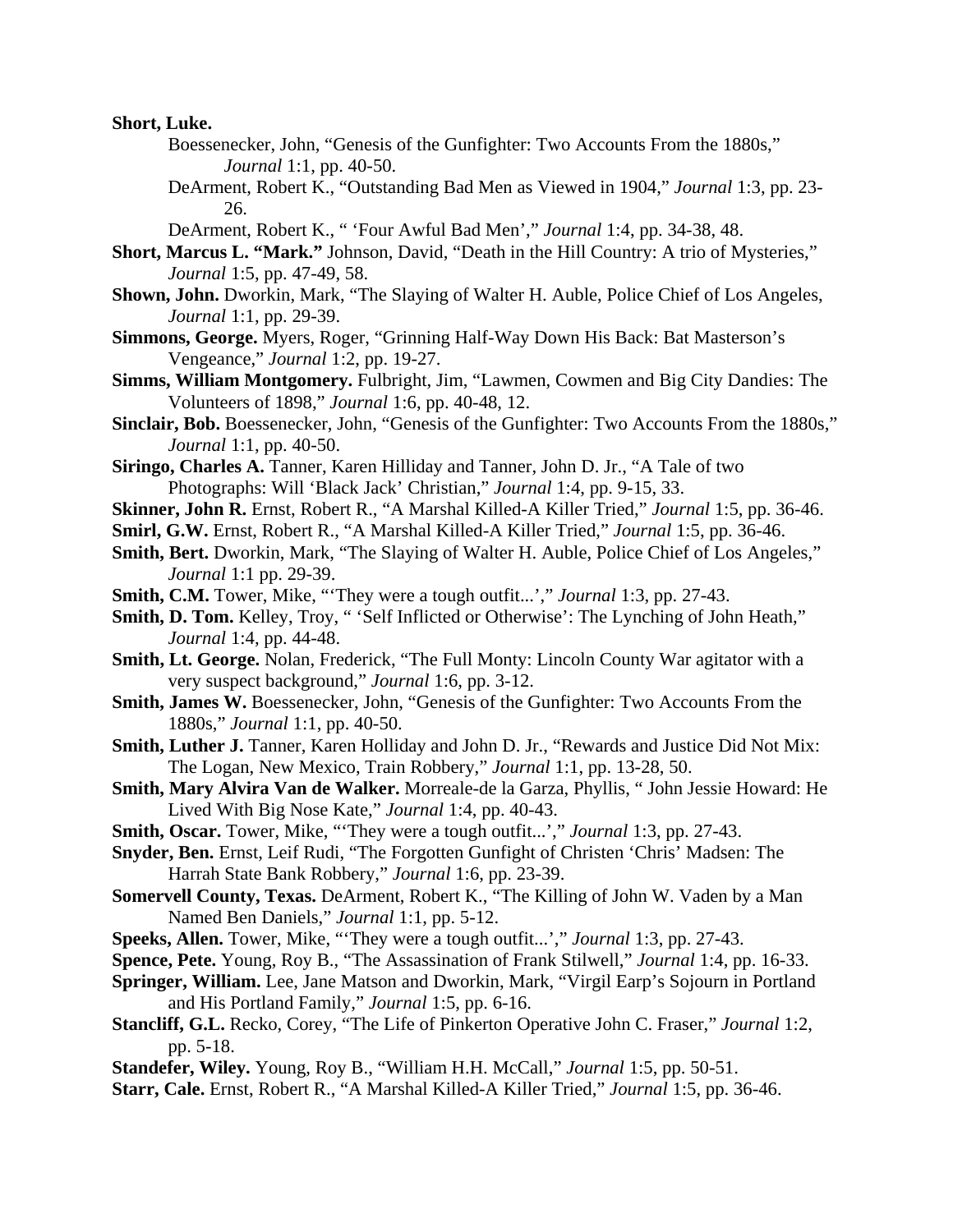**Starr, Watt.** Ernst, Robert R., "A Marshal Killed-A Killer Tried," *Journal* 1:5, pp. 36-46. **Steele, William H.** Alexander, Bob, "Tucker x Texas = Trouble!," *Journal* 1:3, pp. 5-16.

**Stephens, George.** See Lee, Frank.

**Steunenberg, Gov. Frank.** Recko, Corey, "The Life of Pinkerton Operative John C. Fraser," *Journal* 1:2, pp. 5-18.

**Stewart [Stuart?], George M.** Tower, Mike, "'They were a tough outfit...'," *Journal* 1:3, pp. 27-43.

**Stilwell, Frank.**

 Young, Roy B., "The Assassination of Frank Stilwell," *Journal* 1:4, pp. 16-33. Young, Roy B., "William H.H. McCall," *Journal* 1:5, pp. 50-51.

**Stilwell, Simpson E. "Jack."**

Young, Roy B., "The Assassination of Frank Stilwell," *Journal* 1:4, pp. 16-33.

Young, Roy B., "William H.H. McCall," *Journal* 1:5, pp. 50-51.

**Stilwell, William Henry.** Young, Roy B., "The Assassination of Frank Stilwell," *Journal* 1:4, pp. 16-33.

**Strubel, George.** Ernst, Leif Rudi, "The Forgotten Gunfight of Christen 'Chris' Madsen: The Harrah State Bank Robbery," *Journal* 1:6, pp. 23-39.

**Sughrue, Patrick "Pat."** DeArment, Robert K., "Outstanding Bad Men as Viewed in 1904," *Journal* 1:3, pp. 23-26.

**Sullivan, Pearl.** See Rogers, Pearl.

**Sullivan, "Big Tim."** Potter, Pam, "Boss Sport of the Tenderloin," *Journal* 1:2, pp. 28-32.

- **Sundance Kid.** See Longabaugh, Harry.
- **Sutherland, Carl.** Dworkin, Mark, "The Slaying of Walter H. Auble, Police Chief of Los Angeles," *Journal* 1:1, pp. 29-39.

**Sutherland, Emmett.** Dworkin, Mark, "The Slaying of Walter H. Auble, Police Chief of Los Angeles," *Journal* 1:1, pp. 29-39.

**Sutherland, City Marshal Fred.** Dworkin, Mark, "The Slaying of Walter H. Auble, Police Chief of Los Angeles," *Journal* 1:1, pp. 29-39.

- **Sutton, Michael W.** Myers, Roger, "Grinning Half-Way Down His Back: Bat Masterson's Revenge," *Journal* 1:2, pp. 19-27.
- **Swain, John D.** Tower, Mike, "'They were a tough outfit...'," *Journal* 1:3, pp. 27-43.
- **Swilling, Hank.** Young, Roy B., "The Assassination of Frank Stilwell," *Journal* 1:4, pp. 16-33.
- **Tappenier, John.** Kelley, Troy, " 'Self Inflicted or Otherwise': The Lynching of John Heath," *Journal* 1:4, pp. 44-48.
- **Taylor, Robert E. "Lee."** Ernst, Robert R., "A Marshal Killed-A Killer Tried," *Journal* 1:5, pp. 36-46.
- **Taylor, William "Buck."** Ellison, Douglas W., "The West's Bloodiest Duel–Never Happened!," *Journal* 1:5, pp. 17-30.

**Tays, John B.** Alexander, Bob, "Tucker x Texas = Trouble!," *Journal* 1:3, pp. 5-16.

- **Telles, Jesus.** Alexander, Bob, "Tucker x Texas = Trouble!," *Journal* 1:3, pp. 5-16.
- **Telles, Salome.** Alexander, Bob, "Tucker x Texas = Trouble!," *Journal* 1:3, pp. 5-16.
- **Terry, David S.** Boessenecker, John, "Genesis of the Gunfighter: Two Accounts From the 1880s," *Journal* 1:1, pp. 40-50.
- **Terry, W.H.** Tower, Mike, "'They were a tough outfit...'," *Journal* 1:3, pp. 27-43.

**Thatcher, Justin M.** Penn, Chris, "Harry Brown: Express Messenger," *Journal* 1:2, pp. 33-42.

**Thomas, Albert Morton.** Fulbright, Jim, "Lawmen, Cowmen and Big City Dandies: the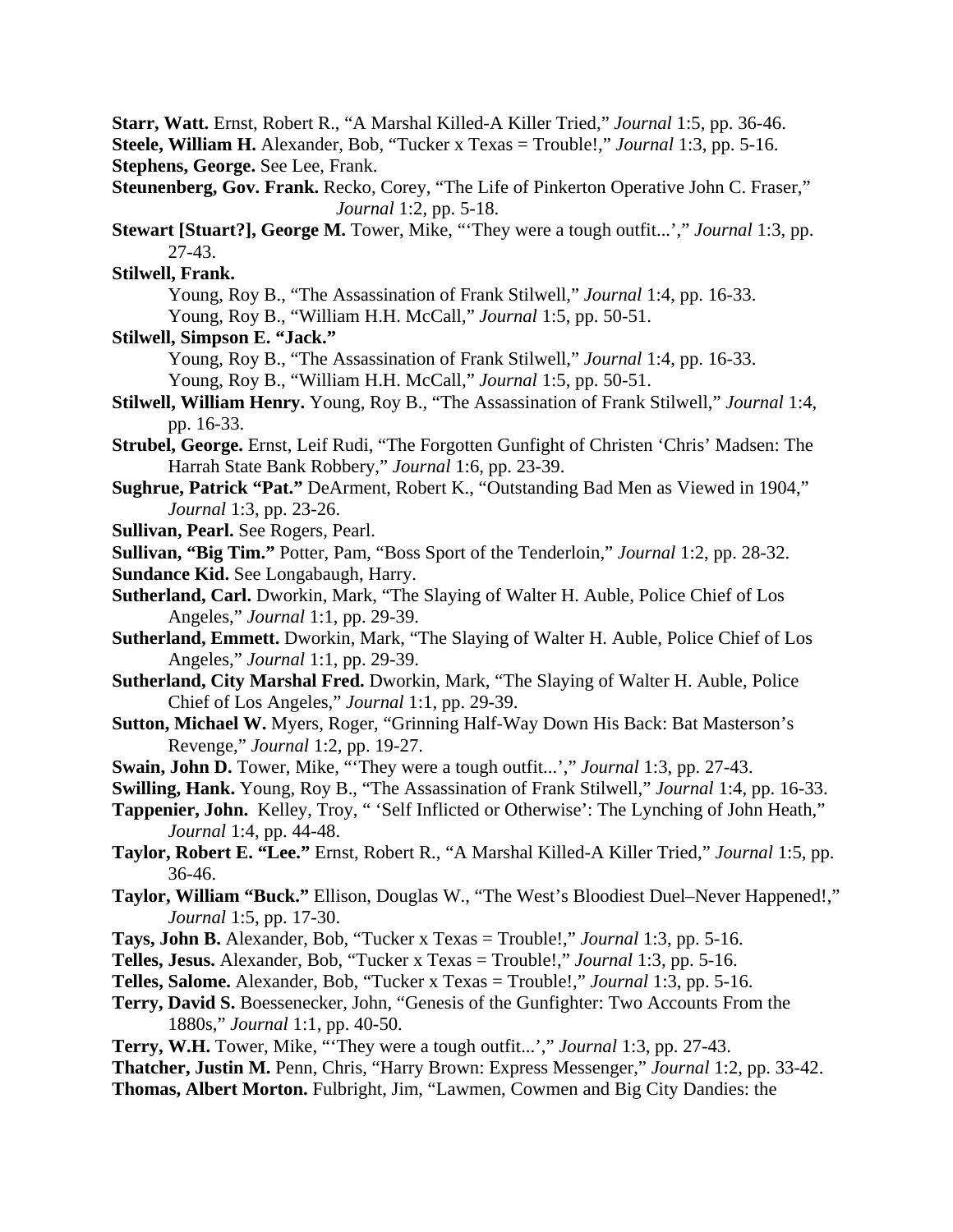Volunteers of 1898," *Journal* 1:6, pp. 40-48, 12.

**Thomas, Heck.** Tower, Mike, "'They were a tough outfit...'," *Journal* 1:3, pp. 27-43

- **Thomas, J.J.** Tanner, Karen Holliday and John D. Jr., 'Rewards and Justice Did Not Mix: The Logan, New Mexico, Train Robbery," *Journal* 1:1, pp. 13-28, 50.
- **Thomas, John.** Tower, Mike, "'They were a tough outfit...'," *Journal* 1:3, pp. 27-43.
- **Thompson, Ben.** DeArment, Robert K., "Outstanding Bad Men as Viewed in 1904," *Journal* 1:3,

- **Thompson, Bill.** DeArment, Robert K., "Outstanding Bad Men as Viewed in 1904," *Journal* 1:3, pp. 23-26.
- **Thorn, George .** See Waitman, T.J.
- **Thornton, Sir Edward.** Nolan, Frederick, "The Full Monty: Lincoln County War agitator with a very suspect background," *Journal* 1:6, pp. 3-12.
- **Thornton, Gov. William T.** Recko, Corey, "The Life of Pinkerton Operative John C. Fraser,: *Journal* 1:2, pp. 5-18.
- **Thorp, Raymond W.** Tanner, Karen Holliday and Tanner, John D. Jr., "A Tale of Two Photographs: Will 'Black Jack' Christian," *Journal* 1:4, pp. 9-15, 33.
- **Tibbet, W.E. "Will."** DeArment, Robert K., "Outstanding Bad Men as Viewed in 1904," *Journal* 1:3, pp. 23-26.
- **Tilghman, William Mathew (Bill).**
	- DeArment, Robert K., "The Killing of John W. Vaden by a Man Named Ben Daniels," *Journal* 1:1, pp. 5-12.

Penn, Chris, "Harry Brown: Express Messenger," *Journal* 1:2, pp. 33-42.

- **Titsworth, George A.** Hornung, Chuck, "Gunsmoke at Capitan," *Journal* 1:3, pp. 17-22.
- **Tucker, David "Dan."** Alexander, Bob, "Tucker x Texas = Trouble!," *Journal* 1:3, pp. 5-16.
- **Tucker, George.** Tower, Mike, "'They were a tough outfit...'," *Journal* 1:3, pp. 27-43.
- **Tucker, Jack.** Recko, Corey, "The Life of Pinkerton Operative John C. Fraser," *Journal* 1:2, pp. 5-18.
- **Tullos, Robert.** Young, Roy B., "William H.H. McCall," *Journal* 1:5, pp. 50-51.
- **Tunstall, John.** Nolan, Frederick, "The Full Monty: Lincoln County War agitator with a very suspect background," *Journal* 1:6, pp. 3-12.
- **Turner, Ben.** Johnson, David, "Death in the Hill Country: A Trio of Mysteries," *Journal* 1:5, pp. 47-49, 58.
- **Underhill, Wilbur.** Ernst, Leif Rudi, "The Forgotten Gunfight of Christen 'Chris' Madsen: The Harrah State Bank Robbery," *Journal* 1:6, pp. 23-39.
- **Underwood, Martin A.** Buck, Daniel, "Gone But Not Forgotten: Butch & Sundance Wanted Poster in Patagonia," *Journal* 1:3, pp. 44-47, 50.
- **Utter, "Colorado Charlie."** Young, Roy B., "Moses Embree Milner 'California Joe'," *Journal* 1:6, pp. 49-52.
- **Vaden, John W.** DeArment, Robert K., "The Killing of John W. Vaden by a Man Named Ben Daniels," *Journal* 1:1, pp. 5-12.
- **Vaden, Matelda Lucinda "Lucy" Cynthia Jackson.** DeArment, Robert K., "The Killing of John W. Vaden by a Man Named Ben Daniels," *Journal* 1:1, pp. 5-12.
- **Vail, Z.D.** Young, Roy B., "The Assassination of Frank Stilwell," *Journal* 1:4, pp. 16-33.
- **Van Patten, Eugene.** Recko, Corey, "The Life of Pinkerton Operative John C. Fraser," *Journal* 1:2, pp. 5-18.

pp,. 23-26.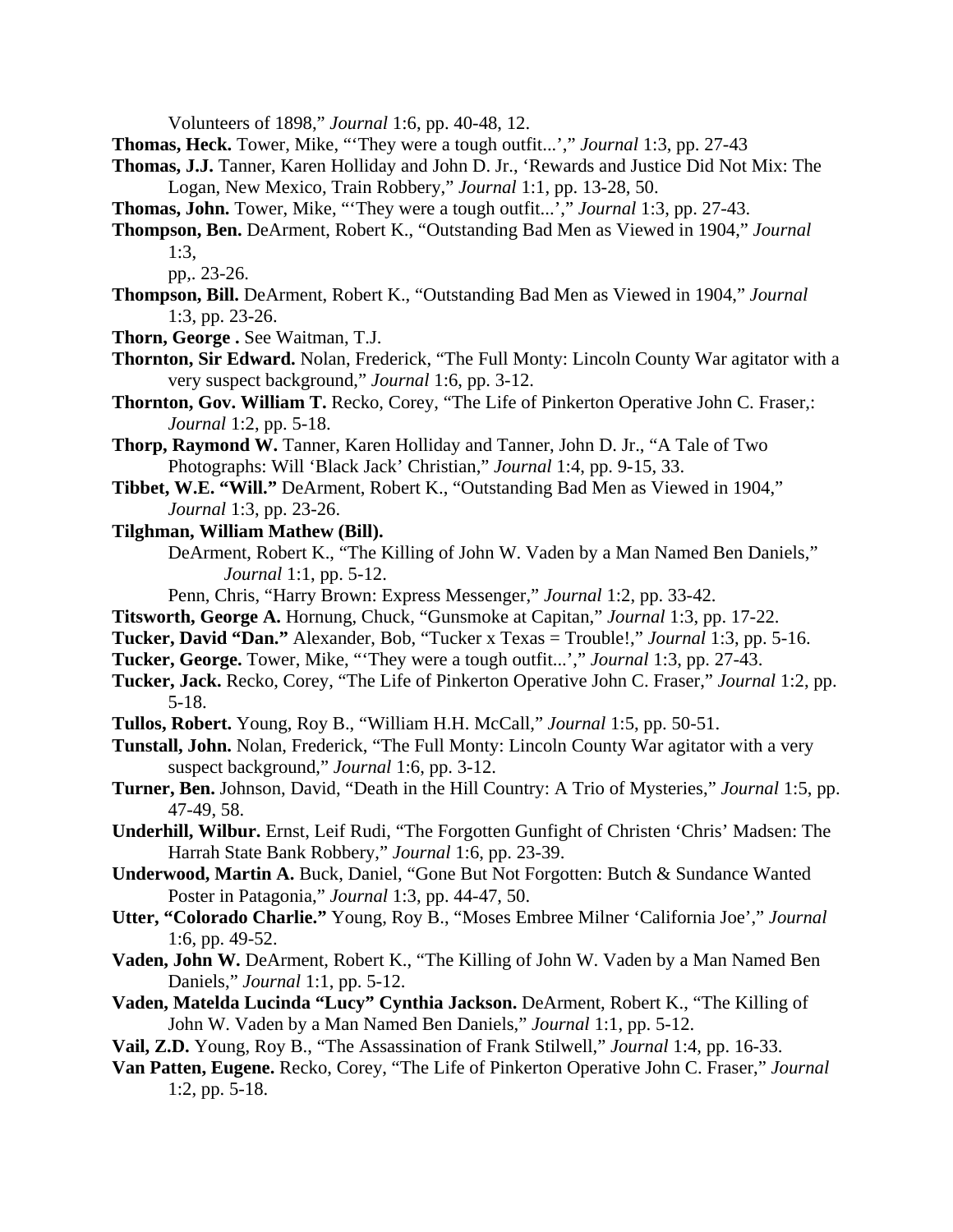- **Van Rossum, John.** Lee, Jane Matson and Dworkin, Mark, "Virgil Earp's Sojourn in Portland and His Portland Family," *Journal* 1:5, pp. 6-16.
- **Vermillion, "Texas Jack."** Evans, Bill, "Gunfight in the Whetstone Mountains," *Journal* 1:6, pp. 13-22.
- **Vincent, Charlie.** Tower, Mike, "'They were a tough outfit...'," *Journal* 1:3, pp. 27-43.
- **Vincent, Garl.** Tower, Mike, "'They were a tough outfit...'," *Journal* 1:3, pp. 27-43.
- **Waitman, George.** Tower, Mike, "'They were a tough outfit...'," *Journal* 1:3, pp. 27-43.
- **Waitman, T.J.** Tower, Mike, "They were a tough outfit...'," *Journal* 1:3, pp. 27-43.
- **Walker, George E.** Tanner, Karen Holliday and John D. Jr., "Rewards and Justice Did Not Mix: The Logan, New Mexico, Train Robbery," *Journal* 1:1, pp. 13-28, 50.
- **Wallace, Lew.** Nolan, Frederick, "The Full Monty: Lincoln County War agitator with a very suspect background," *Journal* 1:6, pp. 3-12.
- **Wallick, Sam.** DeArment, Robert K., "The Killing of John W. Vaden by a Man Named Ben Daniels," *Journal* 1:1, pp. 5-12.
- **Walters, Lorenzo DeRetz.** Tanner, Karen Holliday and Tanner, John D. Jr., "A Tale of Two Photographs: Will 'Black Jack' Christian," *Journal* 1:4, pp. 9-15, 33.
- **Waner, O.** Ernst, Leif Rudi, "The Forgotten Gunfight of Christen 'Chris' Madsen: The Harrah State Bank Robbery," *Journal* 1:6, pp. 23-39.
- Ward, Billy. Kelley, Troy, "'Self Inflicted or Otherwise': The Lynching of John Heath," *Journal* 1:4, pp. 44-48.
- Ward, Jerome L. Kelley, Troy, "'Self Inflicted or Otherwise': The Lynching of John Heath," *Journal* 1:4, pp. 44-48.
- **Warner, Ed.** Ernst, Leif Rudi, "The Forgotten Gunfight of Christen 'Chris' Madsen: The Harrah State Bank Robbery," *Journal* 1:6, pp. 23-39.
- **Washington, George.** Nolan, Frederick, "The Full Monty: Lincoln County War agitator with a very suspect background," *Journal* 1:6, pp. 3-12.
- **Wathen, Wylackie John.** Boessenecker, John, "Genesis of the Gunfighter: Two Accounts From the 1880s," *Journal* 1:1, pp. 40-50.
- **Webb, J.J.** Penn, Chris, "Harry Brown: Express Messenger," *Journal* 1:2, pp. 33-42.
- **Webb, Sheriff J.N.** Tanner, Karen Holliday and John D. Jr., "Rewards and Justice Did Not Mix: The Logan, New Mexico, Train Robbery," *Journal* 1:1, pp. 13-28, 50.
- **Weightman, George "Red Buck."** Ernst, Leif Rudi, "The Forgotten Gunfight of Christen 'Chris' Madsen: The Harrah State Bank Robbery," *Journal* 1:6, pp. 23-39.
- **Weihe, Charles.** Dworkin, Mark, "The Slaying of Walter H. Auble, Police Chief of Los Angeles," *Journal* 1:1, pp. 29-39.
- **West, Edgar**. Penn, Chris, "Harry Brown: Express Messenger," *Journal* 1:2, pp. 33-42.
- **White, E.P.** Morreale-de la Garza, Phyllis, "John Jessie Howard: He Lived With Big Nose Kate," *Journal* 1:4, pp. 40-43.
- **White, Edwin.** Morreale-de la Garza, Phyllis, "John Jessie Howard: He Lived With Big Nose Kate," *Journal* 1:4, pp. 40-43.
- **White, Scott.** Tanner, Karen Holliday and Tanner, John D. Jr., "A Tale of Two Photographs: Will 'Black Jack' Christian," *Journal* 1:4, pp. 9-15, 33.
- **Widenmann, Robert.** Nolan, Frederick, "The Full Monty: Lincoln County War agitator with a very suspect background," *Journal* 1:6, pp. 3-12.
- **Williams, Sam.** Tower, Mike, "'They were a tough outfit...'," *Journal* 1:3, pp. 27-43.
- **Williams, Sheb.** Tower, Mike, "'They were a tough outfit...'," *Journal* 1:P3, pp. 27-43.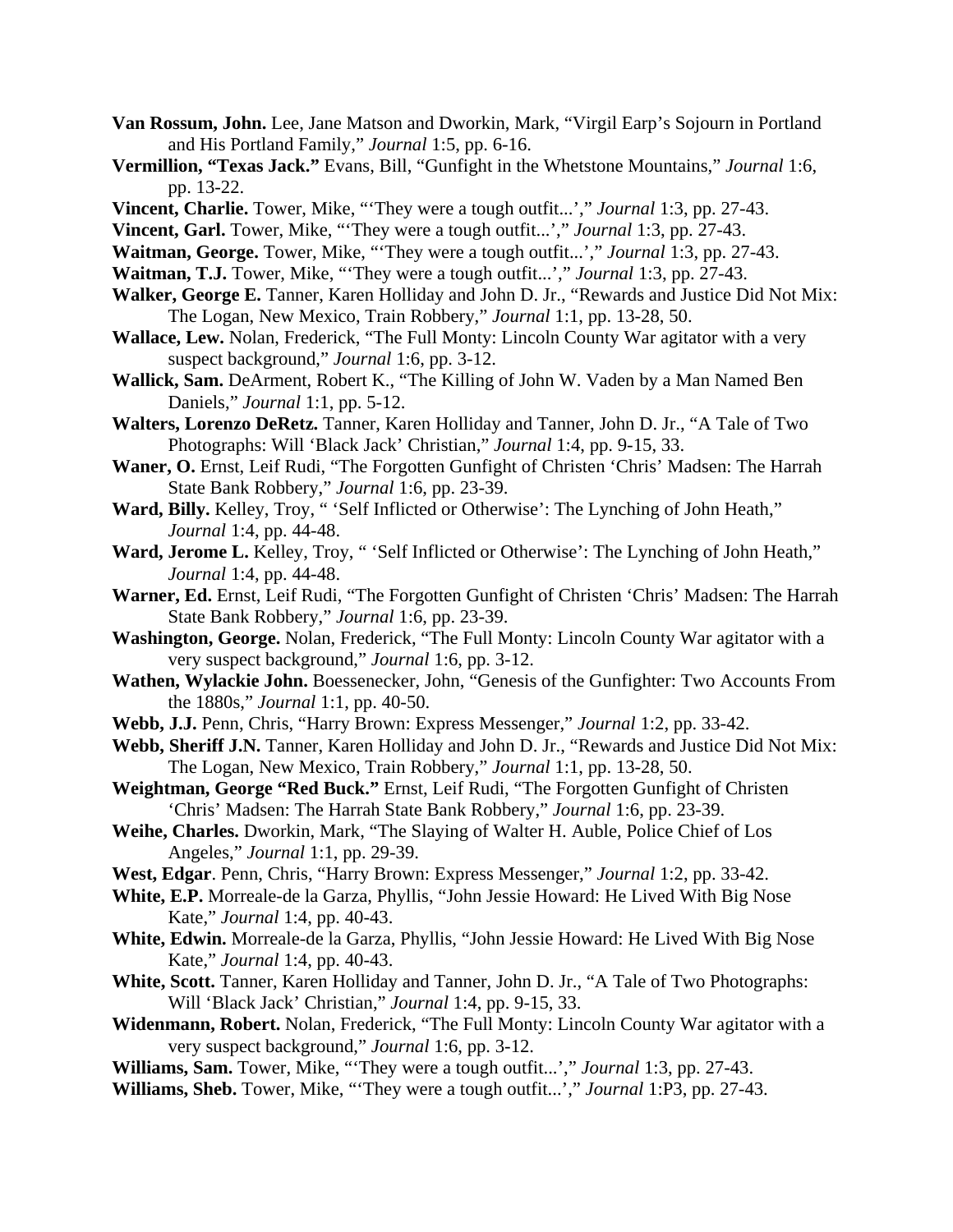- **Williams, Thomas.** Johnson, David, "Death in the Hill Country: A Trio of Mysteries," *Journal* 1:5, pp. 47-49, 58.
- **Wilson, \_\_\_.** Ernst, Leif Rudi, "The Forgotten Gunfight of Christen 'Chris' Madsen: The Harrah State Bank Robbery," *Journal* 1:6, pp. 23-39.
- **Wilson, Edward.** Tanner, Karen Holliday and Tanner, John D. Jr., "A Tale of Two Photographs: Will 'Black Jack' Christian," *Journal* 1:4, pp. 9-15, 33.
- **Wilson, John B.** Nolan, Frederick, "The Full Monty: Lincoln County War agitator with a very suspect background," *Journal* 1:6, pp. 3-12.
- **Wilson, Nellie.** Tower, Mike, "'They were a tough outfit...'," *Journal* 1:3, pp. 27-43.
- **Witherell, Charles.** Myers, Roger, "Grinning Half-Way Down His Back: Bat Masterson's Vengeance," *Journal* 1:2, pp. 19-27.
- **Wolfe, Albert.** Tower, Mike, "'They were a tough outfit...'," *Journal* 1:3, pp. 27-43.
- **Wood, Col. Leonard.** Fulbright, Jim, "Lawmen, Cowmen and Big City Dandies: The Volunteers of 1898," *Journal* 1:6, pp. 40-48, 12.
- **Wright, Deputy \_\_\_.** Tower, Mike, "'They were a tough outfit...'," *Journal* 1:3, pp. 27-43.
- **Wright, Robert M.** Myers, Roger, "Grinning Half-Way Down His Back: Bat Masterson's Vengeance," *Journal* 1:2, pp. 19-27.
- Yantis, Oliver "Ole." Ernst, Leif Rudi, "The Forgotten Gunfight of Christen 'Chris' Madsen: The Harrah State Bank Robbery," *Journal* 1:6, pp. 23-39.
- **Yarberry, Milton J.** Penn, Chris, "Harry Brown: Express Messenger," *Journal* 1:2, pp. 33-42.
- **Yarrington, Sheriff H.J.** DeArment, Robert K., "The Killing of John W. Vaden by a Man Named Ben Daniels," *Journal* 1:1, pp. 5-12.
- **Yeargin, Green.** Ernst, Robert R., "A Marshal Killed-A Killer Tried," *Journal* 1:5, pp. 36-46.
- **York, John.** Tanner, Karen Holliday and John D. Jr., "Rewards and Justice Did Not Mix: The Logan, New Mexico, Train Robbery," *Journal* 1:1, pp. 13-28, 50.
- **Yrigoyen, Crecencio.** Alexander, Bob, "Tucker x Texas = Trouble!," *Journal* 1:3, pp. 5-16.
- **Zeiger, Charles.** Penn, Chris, "Harry Brown: Express Messenger," *Journal* 1:2, pp. 33-42.
- **Zimmerman, Frederick C.** Myers, Roger, "Grinning Half-Way Down His Back: Bat Masterson's Vengeance," *Journal* 1:2, pp. 19-27.
- **Zimpelman, George B.** Alexander, Bob, "Tucker x Texas = Trouble!," *Journal* 1:3, pp. 5-16.
- **Zulch, Henrietta.** Tanner, Karen Holliday and John D. Jr., "Rewards and Justice Did Not Mix: The Logan, New Mexico, Train Robbery," *Journal* 1:1, pp. 13-28, 50.

#### **BOOK REVIEWS**

- **Agnew, Jeremy.** *Life of a Soldier on the Western Frontier. Journal* 1:4, p. 51.
- **Bonner, Robert E.** *William F. Cody's Wyoming Empire: The Buffalo Bill Nobody Knows. Journal* 1:2, p. 44.
- **Burton, Jeffrey.** *The Deadliest Outlaws.* -*Journal* 1:1, p. 52.
- **Caldwell, C.R.** *Dead Right: The Lincoln County War. Journal* 1:3, pp.55-56.
- **Cool, Paul.** *Salt Warriors: Insurgency on the Rio Grande. Journal* 1:2, p. 44.
- **Cox, Mike.** *The Texas Rangers: Wearing the Cinco Peso, 1821-1900. Journal* 1:3, pp. 54-55.
- **Dellinger, Harold, ed.** *Jesse James: The Best Writings on the Notorious Outlaw and His Gang. Journal* 1:2, p. 47.
- **Donovan, James.** *A Terrible Glory: Custer and the Little Bighorn, The last Great Battle of the American West. Journal* 1:1, p. 54.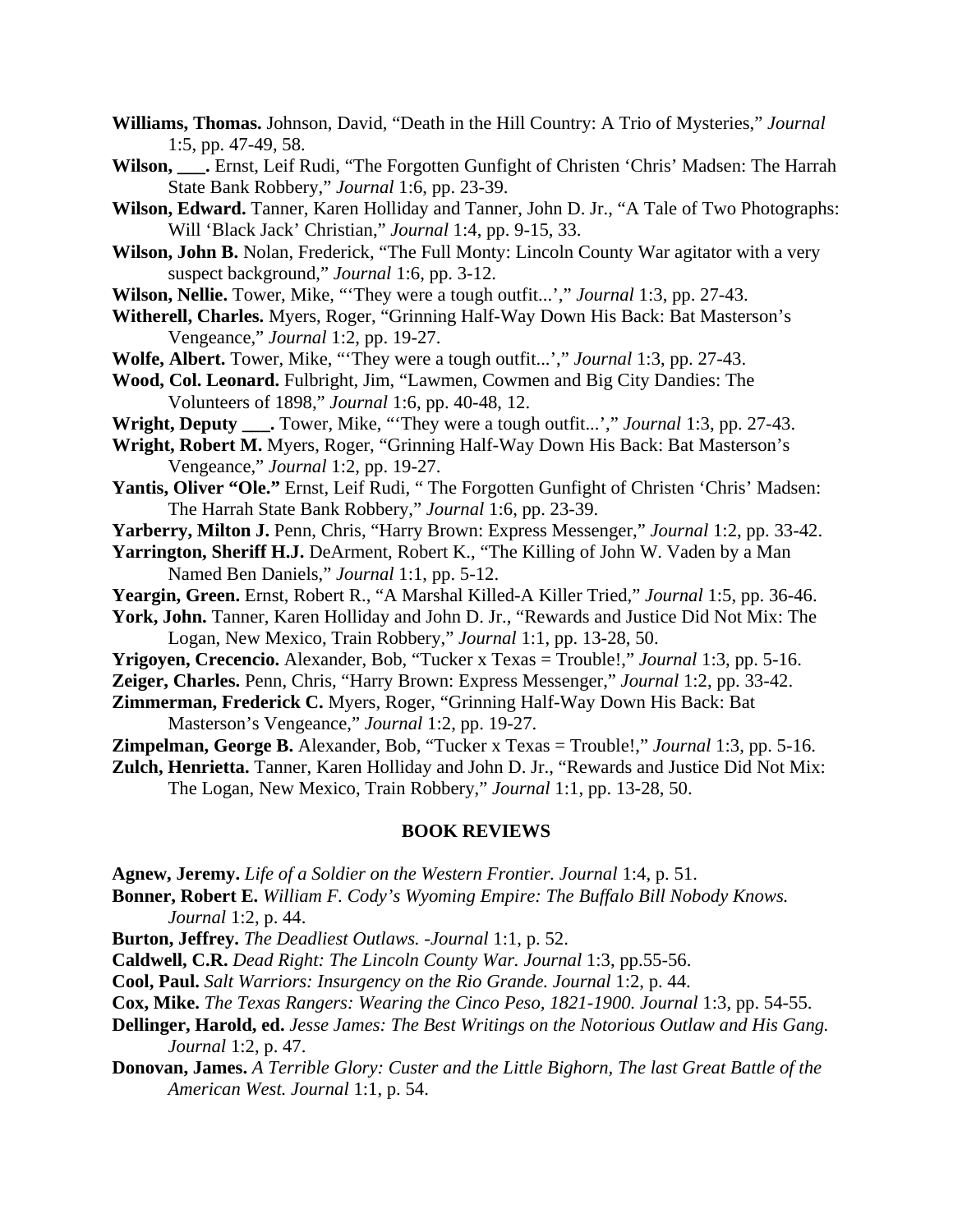**DuCoin, Candice.** *Lawmen on the Texas Frontier: Rangers and Sheriffs*. *Journal* 1:2, p. 47.

**Duke, Betty Dorsett.** *The Truth About Jesse James As Told By His Great Granddaughter. Journal* 1:3, p. 57.

**Ellis, Mark R,** *Law and Order in Buffalo Bill's Country: Legal Culture and Community on the Great Plains, 1867-1910. Journal* 1:3, pp 51-52.

**Exley, Jo Ella Powell.** *Frontier Blood: The Saga of the Parker Family. Journal* 1:5, pp. 54-55.

**Gavirati, Marcelo.** *Buscados en la Patagonia: La Historia No Contada de Butch Cassidy y losBandoleros Norteamericanos. Journal* 1:2, p. 45.

- **Graybill, Andrew R.** *Policing the Great Plains: Rangers, Mounties, and the North American Frontier, 1875-1910. Journal* 1:4, pp. 50-51.
- **Hallwas, John E.** *Dime Novel Desperadoes: The Notorious Maxwell Brothers*. *Journal* 1:5, pp. 53-54.
- **Hatley, Allen G.** *Murder and Myths: Crime and Violence in the Old West. Journal* 1:6, pp. 55- 56.
- **Jacoby, Karl.** *Shadows at Dawn: A Borderlands Massacre and the Violence of History. Journal* 1:6, pp. 53-54.
- **Johnson, David.** *John Ringo, King of the Cowboys: His Life and Times From the Hoo Doo War to Tombstone. Journal* 1:4, p. 53.
- **Kruger, Les.** *Brothers in Blood: The True Story of Ed and Alonzo Maxwell. Journal* 1:5, pp. 53- 54.

**Ledoux, Gary.**

- *Nantan: The Life and Times of John P. Clum, Vol. 1: Claverack to Tombstone, 1851- 1882. Journal* 1:1, p. 51.
- *Nantan: The Life and Times of John P. Clum, Vol. 2: Tombstone to Los Angesles, 1882- 1932. Journal* 1:6, pp. 54-55.
- **Masich, Andrew E.** *The Civil War in Arizona: The Story of the California Volunteers. Journal* 1:4, p. 49.
- **McGinty, Billy (Jim Fulbright & Albert Stehno, ed.).** *Oklahoma Rough Rider: Billy McGinty's Own Story. Journal* 1:5, p. 53.
- **McInnes, Elmer D. and Ritchie-McInnes, Lauretta.** *Bud Ballew: Legendary Oklahoma Lawman. Journal* 1:4, pp. 53-54.
- **McLelland, Dennis.** *Avenging Fury of the Plains: John "Liver-Eating" Johnston; Exploding the Myth–Discovering the Man. Journal* 1:2, p. 43.
- **Monahan, Sherry.** *Taste of Tombstone: A Hearty Helping of History. Journal* 1:5, pp. 52-53.
- **Monday, Jane Clements and Vick, Francis Brannen**. *Petra's Legacy: The South Texas Ranching Empire of Petra Vela and Mifflin Kenedy. Journal* 1:3, pp. 52-53.
- **Monnett, John H.** *Where a Hundred Soldiers Were Killed: The Struggle for the Powder River Country in 1866 and the Making of the Fetterman Myth. Journal* 1:6, pp. 56-57.
- **Nolan, Frederick (ed.).** *The Billy the Kid Reader. Journal* 1:1, p. 52.
- **Novak, Shannon A.** *House of Mourning: A Biocultural History of the Mountain Meadows Massacre. Journal* 1:4, pp. 52-53.
- **O'Connell, Jay.** *Train Robber's Daughter: The Melodramatic Life of Eva Evans, 1876-1970. Journal* 1:5, pp. 55-56.
- **O'Neal, Bill.** *Border Queen Caldwell: Toughest Town on the Chisholm Trail. Journal* 1:6, p. 54.
- **Pence, Samuel Anderson** (Daniel M. Pence, ed.). *I Knew Frank...I Wish I Had Known Jesse: Family, Friends and Neighbors in the Life and Times of the James Boys. Journal* 1:3, p.